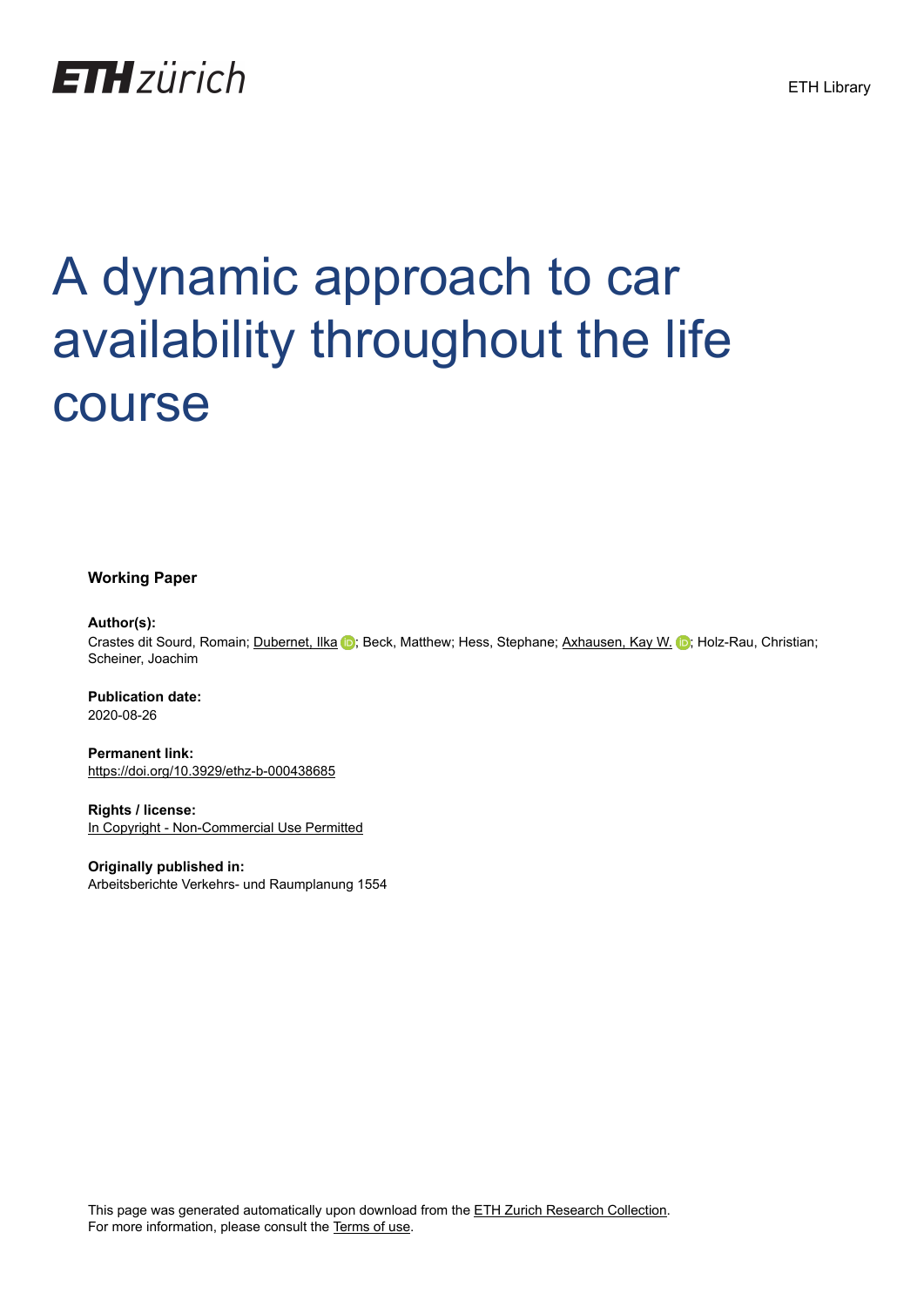# A dynamic approach to car availability throughout the life course

Romain Crastes dit Sourd Ilka Dubernet Matthew Beck Stephane Hess Kay W. Axhausen Christian Holz-Rau Joachim Scheiner

August 26, 2020

#### WORKING PAPER - DO NOT QUOTE WITHOUT PERMISSION.

#### Abstract

The relatively new research field of mobility biographies designates the analysis of long-term mobility behaviour and the availability of mobility tools in a life span. A retrospective survey of the TU Dortmund, ETH Zurich and Goethe University Frankfurt collects data on individual mobility biographies of three different generations in a household with a life-calendar. Most of the past long-term decisions made by individuals such as buying a house or changing job affect their preferences in future periods and induce economic constraints in the form of transaction costs. Ignoring these aspects may lead to biased estimates in the analysis. A dynamic probit model is used to identify impacts on the individual decisions on car availability in a life span and tests for differences between gender or is used to include the time dependency of the explanatory variables such as age, the number of children or education. The focus of the paper is to compare the modelling results following common practices in the life course calendar literature, based on random effects probit models with the results obtained with a dynamic random effects probit model with autocorrelation. In contrary to the classic random effects probit model approach the main advantage of the dynamic probit approach is to explicitly model the correlated time-fixed and time-varying unobserved heterogeneity by the means of composite marginal likelihood estimation.

Keywords: car availability, life course analysis, composite marginal likelihood, mobility biography

## 1 Introduction and related work

The contemporary increasing complexity of household and family structures, labour markets changes and individualisation of lifestyles cohere with an increase in activities and flexibility, changing attitudes and behaviour patterns. This also affects individual mobility behaviour as well as mobility tool ownership. It is still challenging to capture such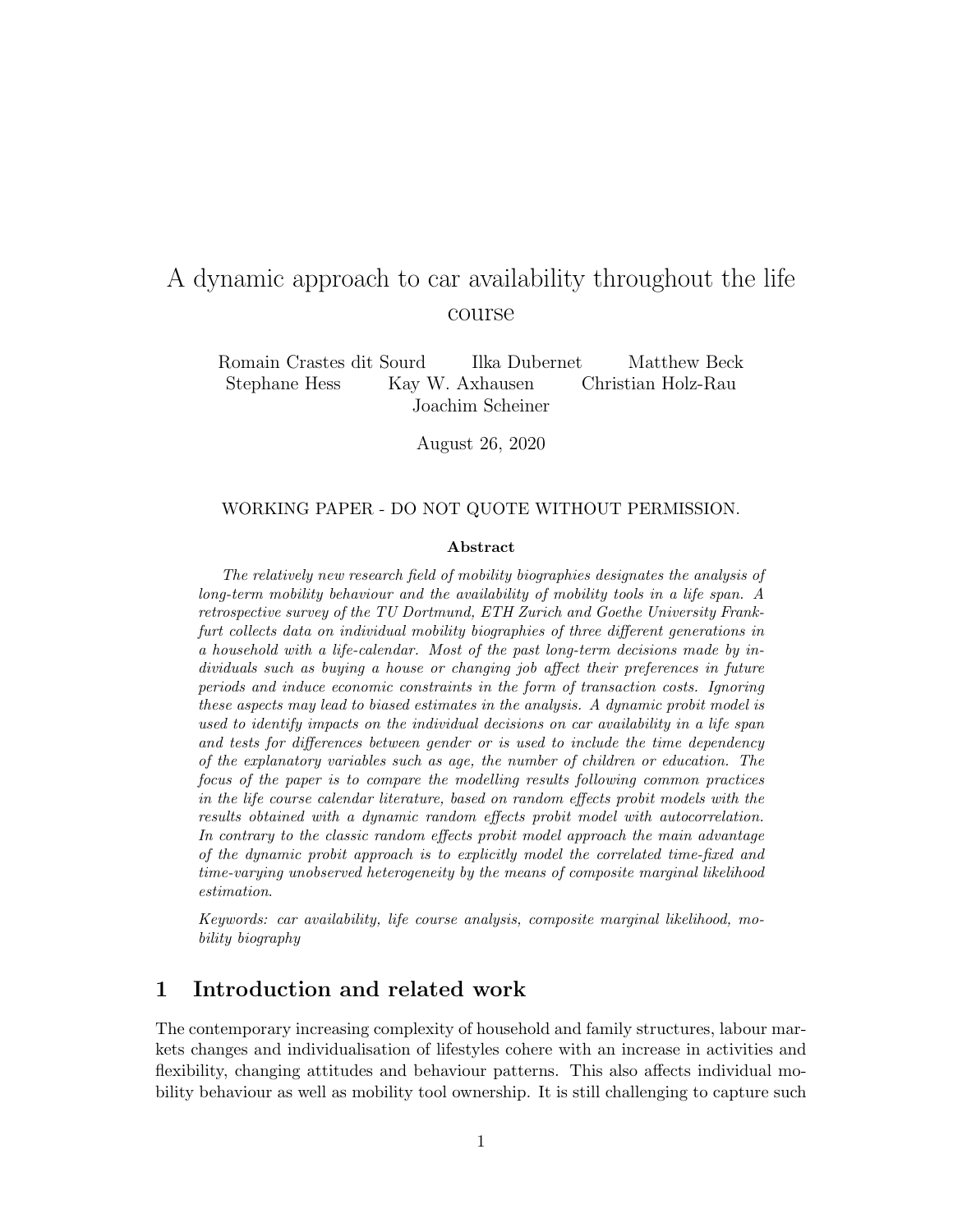ideas conceptually, methodically and empirically, and to identify the most influential factors in order to contribute to planning practice [\(Axhausen,](#page-24-0) [2008\)](#page-24-0). So far changes in mobility behaviour are often covered with static cross-sectional studies but these neglect the dynamic and implications of long term decisions [\(Lanzendorf,](#page-27-0) [2003\)](#page-27-0).

In the past decade the focus of interest therefore shifted towards individual and joint long term decisions in a life span. The biography approach examines mobility behaviour (including residential choice and travel behaviour) in the context of key events in a life course (such as changes of job or family formation) and life phases (e.g. adolescence or the family phase). Besides people's own experiences the influence of the social environment is of interest. The relevance of both the life course and the social environment are acknowledged in the theoretical discussions about mobility biography and mobility socialisation [\(Scheiner,](#page-27-1) [2007\)](#page-27-1). [Beige and Axhausen](#page-25-0) [\(2012\)](#page-25-0) show that strong interdependencies exist between the various key events and long-term mobility decisions during the life course and argue that events occur to a great extent simultaneously.

Several empirical studies reported in Table [1](#page-3-0) attempt to understand and explain everyday travel behaviour as a routine activity changing due to key events such as residential relocation, the birth of a child or exogenous interventions. The different studies are classified based on the data source they use, the type of model they propose (unordered versus ordered versus continuous), as well as how the influence of past outcomes (the dynamic process) is accounted for in the model. In a large majority of cases, we find that the work based on retrospective data is not accounting for the dynamic nature of the mobility decisions made throughout the life course. A similar conclusion is shared by a comprehensive review of the theoretical framework and most important studies investigating mobility behaviour and mobility tool ownership over the life course recently published by Müggenburg et al.  $(2015)$ . The authors address open research questions and conclude that studies often investigate long-term decisions with static (panel) models and neglect the dynamic, causality, interrelations and time dependency of the target and explanatory variable (Müggenburg et al.,  $2015$ ). In addition, most econometric applications hypothesise that car availability (or car ownership) should be modelled as a series of discrete choices following the findings from [Bhat and Pulugurta](#page-25-1) [\(1998\)](#page-25-1) while recent findings from the qualitative literature indicate that "car ownership changes are more seen as a process rather than as discrete decisions" [\(Clark et al.,](#page-25-2) [2016\)](#page-25-2).

This paper addresses these shortcomings by proposing an autoregressive generalised ordered probit model for modelling car availability, thus taking the earlier described dependencies into account while also engaging with findings from the qualitative literature by representing car availability as a process driven by a single latent variable rather than a choice between several alternatives. Section [2](#page-3-1) discusses the factors that have driven car ownership and car availability to be mainly modelled as a succession of discrete choices and proposes an alternative framework. Section [3](#page-5-0) further describes the framework of the model, which is subsequently applied to empirical data of a retrospective survey. The paper continues with the description of the data set used for the application in the Data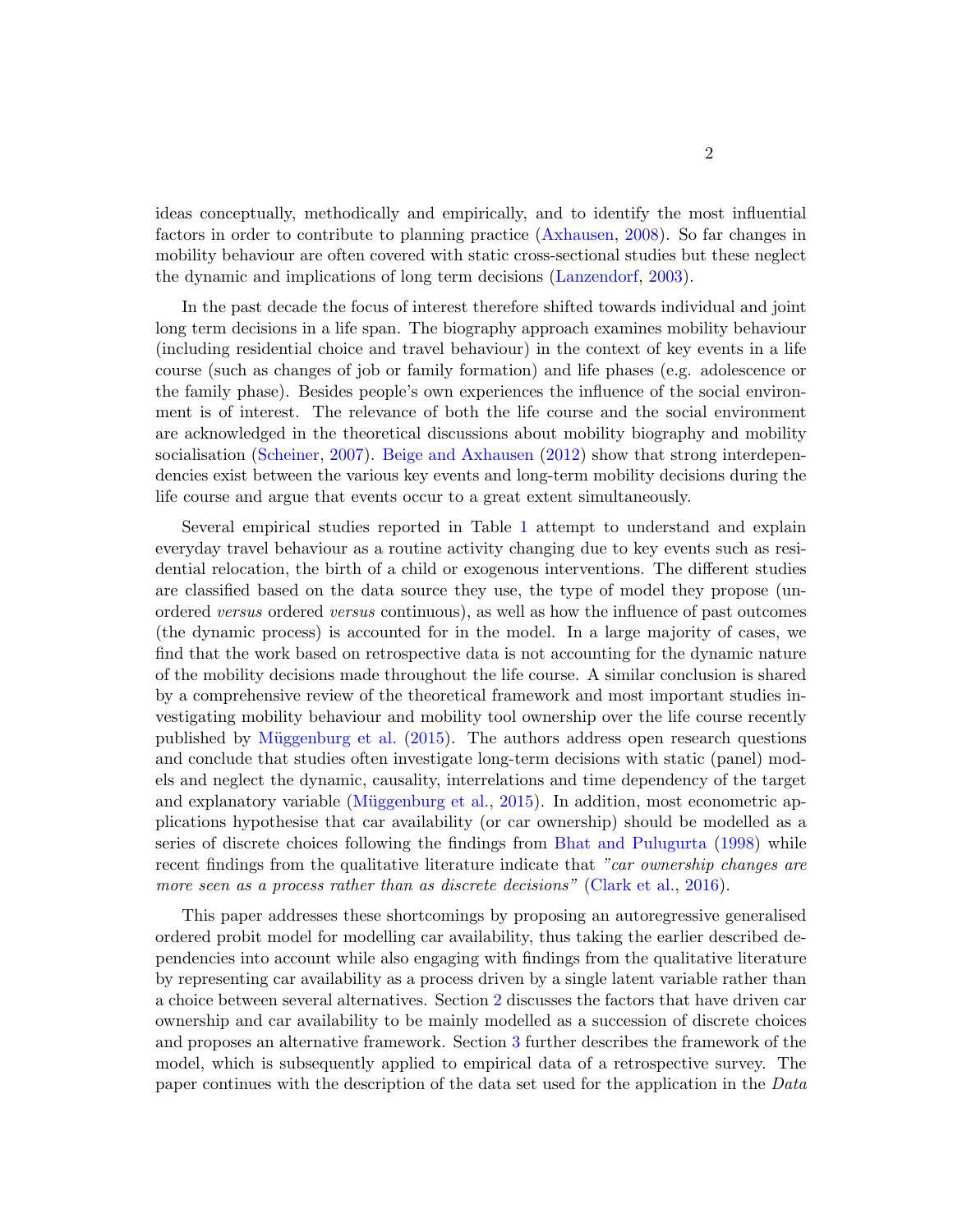Table 1: Overview on (quantitative) studies on car availability & ownership

<span id="page-3-0"></span>

| Reference                        |       | Data source    |       | Model          |             |             |           |             |                         | State dependence        |        |              |  |
|----------------------------------|-------|----------------|-------|----------------|-------------|-------------|-----------|-------------|-------------------------|-------------------------|--------|--------------|--|
|                                  | Panel | Retrospective  | Other | Binomial       | Multinomial | Ordered     | G-Ordered | Other       | Static                  | Dynamic                 | Markov | AR           |  |
| Present study                    |       | $\mathbf x$    |       |                |             | $\mathbf x$ | X         |             |                         |                         |        | $\mathbf{x}$ |  |
| (Beige and Axhausen, 2008)       |       | $\overline{X}$ |       | X              |             |             |           | X           | X                       |                         |        |              |  |
| (Beige and Axhausen, 2012)       |       | X              |       | X              |             |             |           |             | $\mathbf{x}$            |                         |        |              |  |
| (Cao et al., 2007)               |       |                | X     |                |             |             |           | X           | X                       |                         |        |              |  |
| (Dargay and Vythoulkas, 1999)    | X     |                |       |                |             |             |           | X           |                         | X                       |        | X            |  |
| (Dargay, 2001)                   | X     |                |       |                |             |             |           | X           |                         | $\overline{\mathbf{x}}$ |        |              |  |
| (Dargay, 2002)                   | X     |                |       |                |             |             |           | X           |                         | X                       |        |              |  |
| $(D\ddot{o}ring et al., 2019)$   |       | X              |       | X              |             |             |           |             |                         |                         | X      |              |  |
| (Golob and Van Wissen, 1989)     | X     |                |       |                |             | X           |           |             |                         | X                       |        | X            |  |
| (Golob, 1990)                    | X     |                |       |                |             | X           |           | X           |                         | X                       |        | X            |  |
| (Hanly and Dargay, 2000)         | X     |                |       |                |             | X           |           |             |                         | X                       |        |              |  |
| (Hensher and Le Plastrier, 1985) | X     |                |       |                | X           |             |           |             |                         | X                       |        |              |  |
| (Hensher, 2013)                  |       |                |       |                |             |             |           |             |                         |                         |        |              |  |
| (Kitamura, 1987)                 | X     |                |       |                |             | X           |           |             |                         |                         |        | X            |  |
| (Kitamura and Bunch, 1990)       | X     |                |       |                |             | X           |           |             |                         | X                       |        |              |  |
| (Mannering, 1983)                | X     |                |       | $\overline{X}$ |             |             |           |             | $\overline{\mathbf{x}}$ |                         |        |              |  |
| (Meurs, 1993)                    | X     |                |       | X              | X           |             |           |             | $\mathbf x$             |                         |        |              |  |
| (Nobile et al., 1997)            | X     |                |       |                | X           |             |           |             | X                       |                         |        |              |  |
| (Oakil et al., 2014)             |       | X              |       |                | X           |             |           |             | $\mathbf{x}$            |                         |        |              |  |
| (Prillwitz et al., 2006)         | X     |                |       | X              |             |             |           |             |                         | X                       |        |              |  |
| (Scheiner, 2014)                 | X     |                |       |                |             |             |           | X           |                         |                         |        | X            |  |
| (Scheiner and Holz-Rau, 2013a)   |       | X              |       |                |             |             |           | X           | X                       |                         |        |              |  |
| (Scheiner and Holz-Rau, 2013b)   |       | X              |       |                |             |             |           | $\mathbf X$ |                         |                         |        |              |  |
| (Zhang et al., 2014)             |       | X              |       |                |             |             |           | X           |                         | X                       |        |              |  |

description Section [\(4\)](#page-9-0). The model results are presented and discussed in the Results Section  $(5)$ . Section [6,](#page-23-0) *Conclusions and Outlook*, summarizes this paper and gives an outlook on future work and challenges.

## <span id="page-3-1"></span>2 Ordered and unordered response structures for modelling car availability

In this section, we address a fundamental question which has receive extensive attention in the literature on car ownership and which relates to whether vehicle ownership should be modelled by the means of an ordered or unordered-response mechanism. In a particularly influential paper, [Bhat and Pulugurta](#page-25-1) [\(1998\)](#page-25-1) present the underlying theoretical structures and identifies the advantages and disadvantages of the two response mechanisms. The unordered response system approach is based on a utility maximisation hypothesis while the ordered response system approach assumes that a single continuous variable represents the latent car ownership propensity of an agent (a household or an individual for example). The authors point out that the unordered response system, which is represented by the well-known multinomial logit model (MNL), is better at capturing a pattern of elasticity effects of variables across alternatives, while the ordered response system, represented by the ordered logit model  $(OL)$ , is "constrained to have a more rigid trend in elasticity effects".

More precisely, the econometric framework for modelling car ownership via a MNL structure can be defined as follows: let the utility of car ownership level  $k$  be a function of a vector of exogenous variables  $x$  associated with an agent  $i$  be written as:

$$
U_{k,i} = \beta'_k x_i + \epsilon_{k,i} \tag{1}
$$

where  $\beta_k$  is a vector of parameters (including a constant) to be estimated for each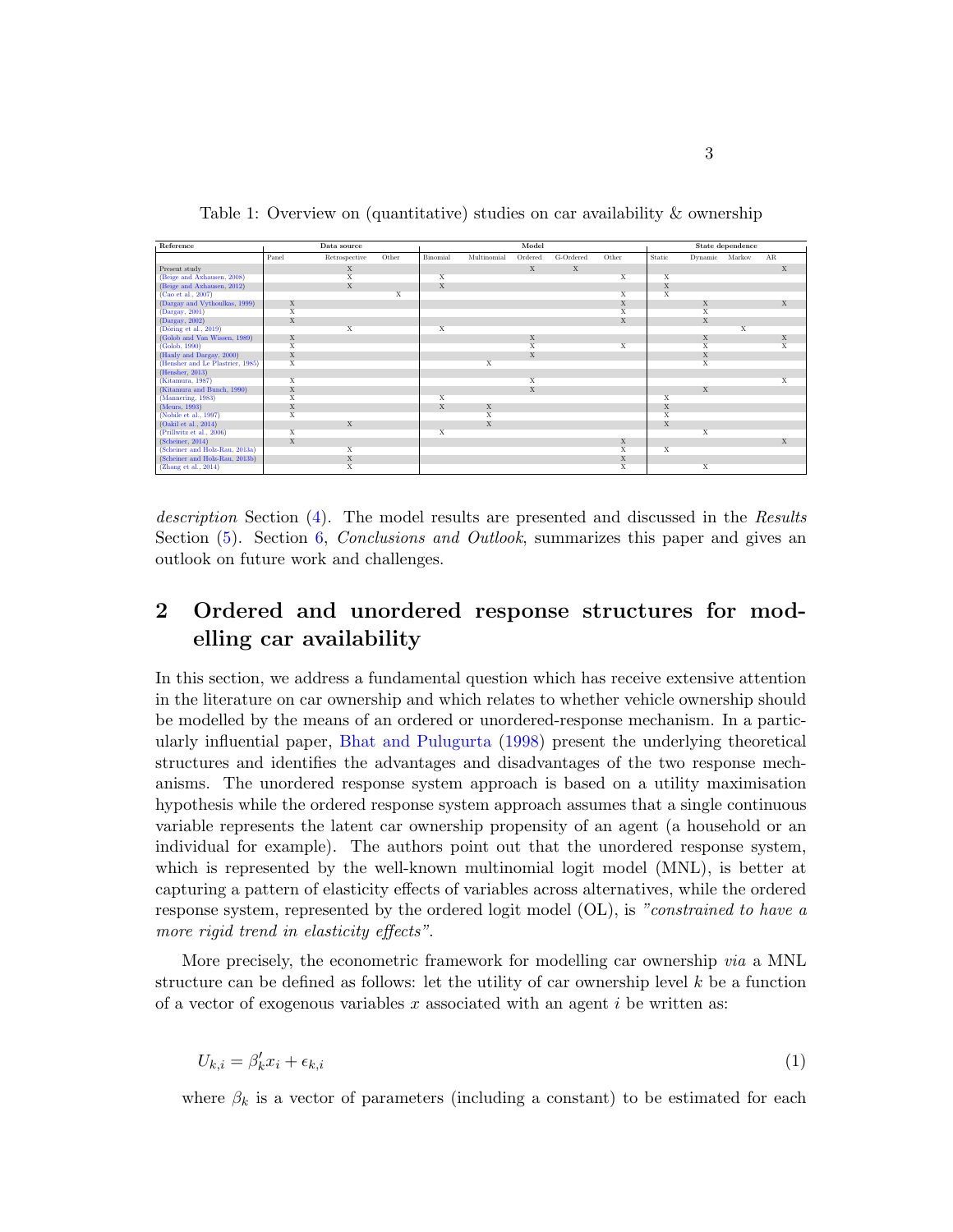car ownership level with  $k = 1, 2, \dots K$ . For identification reasons, the parameters for one of the car ownership levels must be normalised to zero. In the notation which we adopt and which is used for modelling *car availability* rather than *car ownership* in the remainder of this paper, all the exogenous variables in the model are associated with agent characteristics as opposed to car features. Following the usual assumption about the error term  $\epsilon$  being independently and identically distributed across alternative car ownership levels and following a Gumbel distribution, the choice probability for agent  $i$ to choose car ownership level  $k$  corresponds to:

$$
P_{k,i} = \frac{e^{\beta'_k x_i}}{\sum_{k'=0}^{k'=K} e^{\beta'_k x_i}}
$$
(2)

In contrast, the econometric framework for the ordered response structure, which in this paper will consist in an ordered probit, is defined as follows:

$$
y_i^* = \beta' x_i + \epsilon_i,\tag{3}
$$

where  $y_i^*$  is an unobserved latent process related to *car availability propensity* defined as a function of relevant exogenous variables. i is an index for individuals  $x_i$  is a vector of exogenous variables, and  $\beta'$  is a vector of coefficients to be estimated. The error term  $\epsilon_i$ is assumed to follow a standard normal distribution with zero mean and unit variance (changing this assumption to a Gumbel distribution leads to the OL model used by [Bhat](#page-25-1) [and Pulugurta](#page-25-1)  $(1998)$ . The discrete outcome observed for individual i still corresponds to  $k_i$ , where  $k_i$  may take one value among K. However, we now have that  $y_i = k_i$ if  $\mu_{k-1,i} < y_i^* < \mu_{k,i}$ , where  $\mu_{k,i}$  is the upper bound threshold corresponding to the discrete level  $k_i$  with  $\mu_0 = -\infty$  and  $\mu_K = +\infty$ . With this notation,  $\mu_1, \mu_2, ..., \mu_{K-1}$  are parameters to be estimated with  $\mu_1 < \mu_2 < ... < \mu_{K-1}$ . The probability for observing a given outcome  $k$  for agent  $i$  is now given by:

<span id="page-4-0"></span>
$$
P_{k,i} = \Phi(\mu_{k,i} - \beta' x_i) - \Phi(\mu_{k-1,i} - \beta' x_i)
$$
\n(4)

where  $\Phi$  stands for the standard normal cumulative distribution. The ordered structure contrasts with the unordered response structure which features one (latent) utility for each potential outcome, instead of one single latent process related to *car availability*. This important distinction makes the ordered choice model closer to the findings of [Clark et al.](#page-25-2) [\(2016\)](#page-25-2), who state that "household car ownership level should be considered as the outcome of a continuous process of development over the life course, rather than as discrete decisions". However, this does not necessary mean that ordered model structures have been found to be a superior alternative to model car ownership decisions.

Indeed, using four different datasets, [Bhat and Pulugurta](#page-25-1) [\(1998\)](#page-25-1) estimate a series of models and compare the relative performances of the ordered and unordered response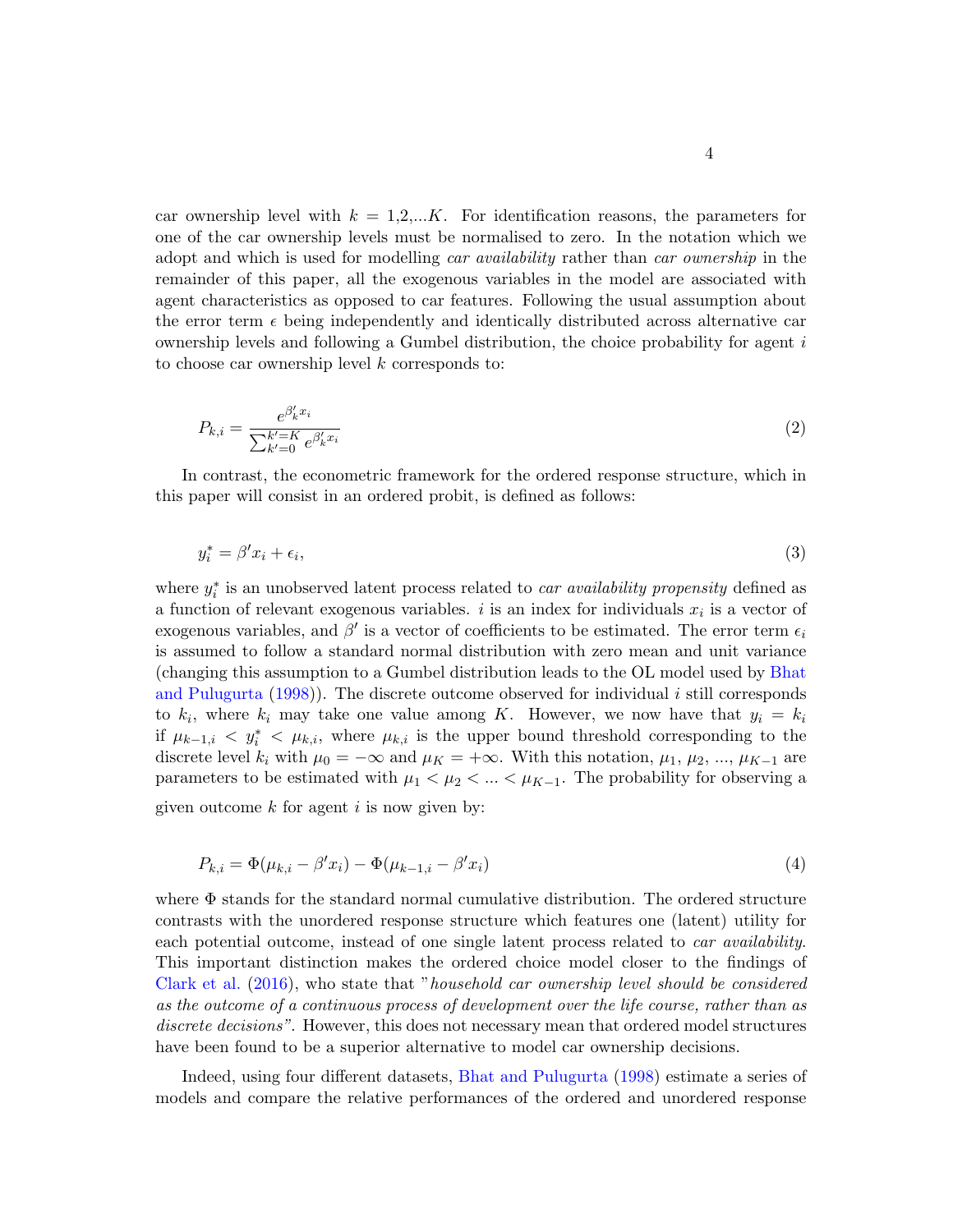structure by looking at measures of fit in an estimation and a validation sample. Their comparative analysis offers evidence that "auto ownership modelling must be pursued using the unordered-response class of models". However, this is mainly driven by the fact that an unordered model will feature K-1 times more parameters than an ordered model all else being equal. More recent papers have introduced a more flexible class of ordered response structure models known as generalised or hierarchical ordered response models. Such class of models has been originally proposed by [Maddala](#page-27-9) [\(1986\)](#page-27-9), [Ierza](#page-26-7) [\(1985\)](#page-26-7) and [Srinivasan](#page-28-3) [\(2002\)](#page-28-3) with further refinements proposed by [Eluru et al.](#page-26-8) [\(2008\)](#page-26-8), among others.

#### 2.1 Generalised ordered structures

Generalised ordered response structure models are built on the same principles as the simple ordered structure previously described (which means that such models still feature  $K-1$  thresholds), but allow the thresholds mu to vary across agents based on observed or unobserved heterogeneity. In this paper, we are particularly interested in the structure where thresholds are a function of exogenous variables related to the characteristics of the agents, labelled z and which is not restricted to the variables featured in x although this is the case in our application. A similar model is proposed by [Eluru](#page-25-8) [\(2013\)](#page-25-8) and we adopt an analogous notation:

$$
\mu_{k,i} = \mu_{k-1,i} + e^{\kappa_k + \zeta_k' z_i} \tag{5}
$$

<span id="page-5-0"></span>For identification reasons, one of the thresholds must remain constant across agents, meaning that  $\mu_{k,i} = \mu_{k-1,i} + e^{\kappa_k}$ . The choice of which threshold to set as the base (or reference) is arbitrary. Assuming a (standard) normally distributed error term for the unobserved latent outcome  $Y^*$  leads to the generalised ordered probit model, for which the likelihood function simply corresponds to Equation [8.](#page-6-0) In the literature, several studies have compared the generalised ordered response structure with an unordered response structure [\(Eluru,](#page-25-8) [2013\)](#page-25-8). The generalised ordered response structure, by allowing more flexible thresholds than classic ordered response models, is found to be on par with the unordered response structure, which is mainly driven by the fact that such specifications can now feature the exact same number of parameters all else being equal. The choice of an ordered or unordered specification should hence be made based on whether researchers seek to explicitly recognise the inherent ordering within the decision variable or not, as well as whether no major discrepancies can be reported in terms of goodness-of-fit between a generalised ordered response structure and an equivalent unordered model. Having clarified the fact that an unordered response model should not be considered as a priori superior to an ordered response structure for modelling car availability and having demonstrated the compatibility of this approach with the qualitative findings of [Clark](#page-25-2) [et al.](#page-25-2) [\(2016\)](#page-25-2), we now move on to the description of panel generalised ordered response structures for large time series, which are typically encountered in mobility biography studies.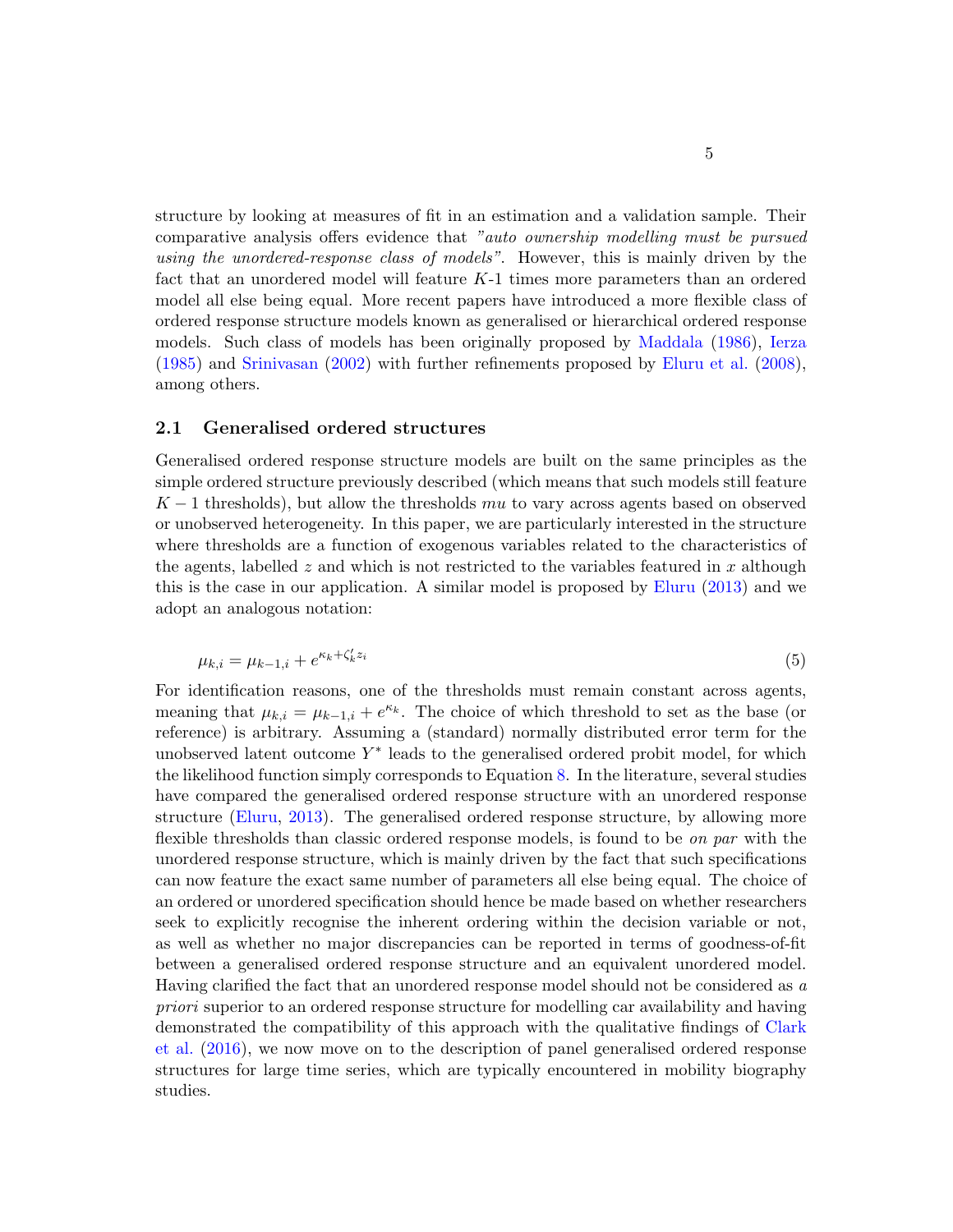## 3 Modelling work

#### 3.1 Panel probit

The panel generalised ordered probit model simply consists in introducing a random effect in the cross-sectional generalised ordered model previously introduced. The *latent* car availability propensity for an agent  $i$  is given by:

$$
y_{ij}^* = \beta' x_{ij} + \alpha_i + \epsilon_{ij},\tag{6}
$$

where j is an index for the  $j<sup>th</sup>$  observation for agent i, with  $j = 1, 2, ..., J$  the number of periods under study,  $x_{ij}$  is a vector of exogenous variables which can vary across time, and  $\beta'$  is a vector of coefficients to be estimated. The new parameter,  $\alpha_i$ , corresponds to an individual specific random disturbance (*i.e.* a random effect). Finally, the serially independent error term  $\epsilon_{ij}$  is assumed to follow a standard normal distribution with zero mean and unit variance.

The discrete outcome observed for individual i at time j corresponds to  $k_{ij}$ , where  $k_{ij}$  may take one value among K at each time period  $(k_{ij} = 1, 2, ..., K)$ . In the context of this paper,  $k_{ij}$  refers to a given level of car availability among K ("never *available"*, "sometimes available" or "always available"). We have again that  $y_{ij} = k_{ij}$ if  $\mu_{ijk-1} < y_{ij}^* < \mu_{ijk}$ , where  $\mu_{ijk}$  is the upper bound threshold corresponding to the discrete level  $k_{ij}$  with  $\mu_0 = -\infty$  and  $\mu_K = +\infty$ . We have again that the thresholds are allowed to vary based on observed characteristics of the agents or their environment:

$$
\mu_{k,ij} = \mu_{k-1,ij} + e^{\zeta_k + \beta'_k x_{ij}} \tag{7}
$$

Finally,  $\alpha_i = \alpha + \eta_i$  where  $\eta_i$  is an individual-specific random term. The role of  $\eta_i$  is to generate an equi-correlation between the repeated choice situations for a given individual. The  $\alpha$  parameter is normalised to 0 if  $\mu_1$  is estimated (and the reverse is also possible). In this paper, we consider that  $\eta_i$  is normally distributed with variance  $\sigma^2$  but other distributional assumptions may be tested. The model is easily and rapidly estimated using Maximum Simulated Likelihood (MSL). The probability of the observed vector  $k_i$  of the sequence of ordinal choices  $(k_{i1}, k_{i2}, ..., k_{iJ})$  for individual i given the individual specific random term  $\eta_i$  can be written as:

<span id="page-6-0"></span>
$$
P(k_i)|\eta_i = \prod_{j=1}^{J} \left( \Phi(\mu_{ijk} - \alpha - \beta' X_{ijk-1} - \eta_i) - \Phi(\mu_{ij} - \alpha - \beta' X_{ij} - \eta_i) \right)
$$
(8)

where  $\Phi$  stands for the standard normal cumulative distribution. It is then easy to integrate out the individual specific random-term  $\eta_i$  in order to obtain the unconditional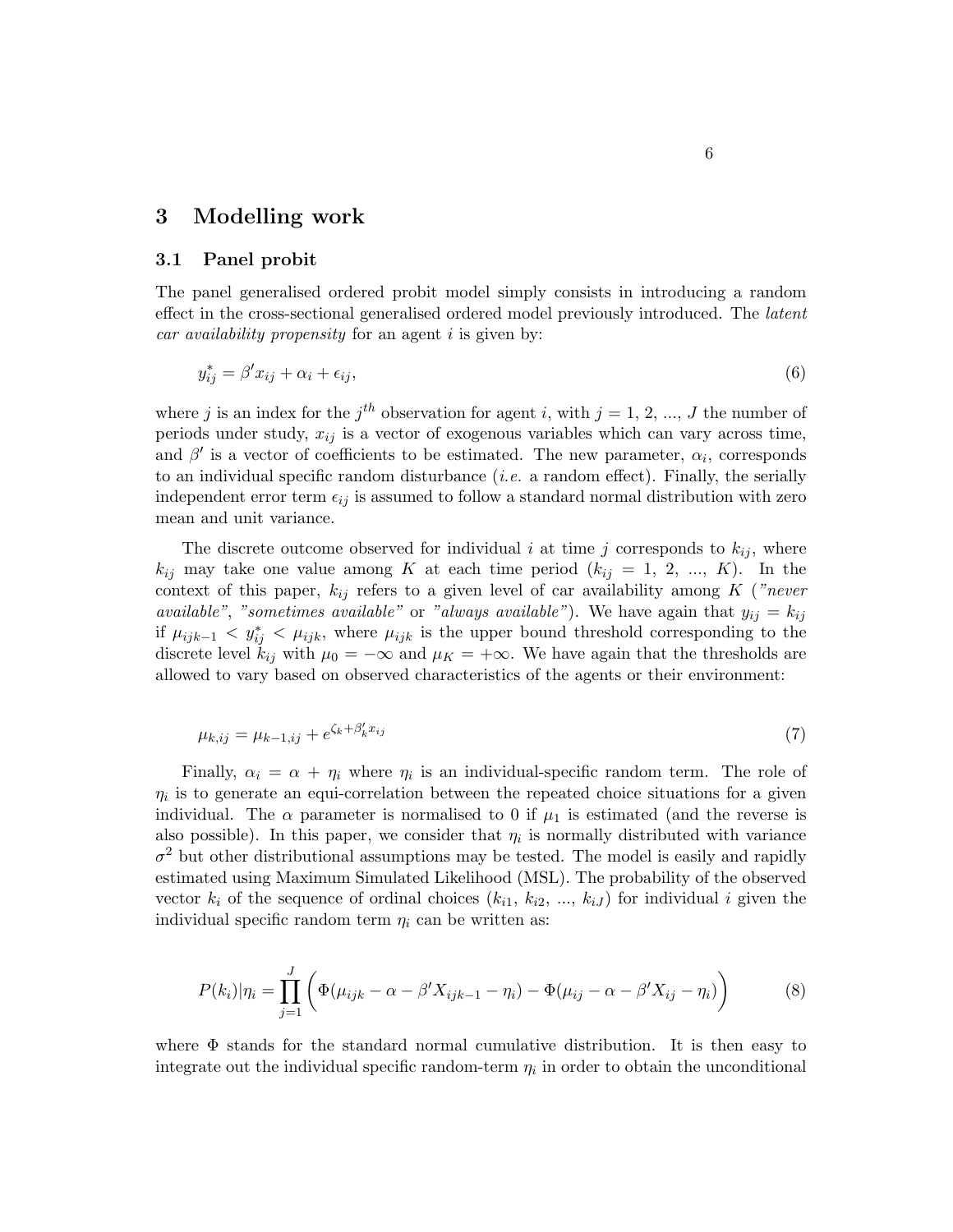<span id="page-7-0"></span>log-likelihood of the observed choice sequence.

$$
log L_i(\theta) =
$$
  
\n
$$
log \left[ \int_{-\infty}^{+\infty} \prod_{j=1}^{J} \left( \Phi(\mu_{ijk} - \alpha - \beta' X_{ij} - \sigma v) - \Phi(\mu_{ijk-1} - \alpha - \beta' X_{ij} - \sigma v) \right) \phi(v) dv \right]^{(9)}
$$

where  $v = \frac{\eta_i}{\sigma}$  with  $\eta_q \sim N(0, \sigma^2)$  and  $\theta$  corresponds to a vector of parameters. The log-likelihood function of the P-GOPROBIT entails only a one dimensional integral so model estimation is generally fast.

#### 3.2 Autoregressive structures

The simple model presented above assumes that the multiple observations for each individual are equally correlated across time. However, we seek to model *car availability* as a dynamic process, that is to account for the fact that  $Y_*$  is influenced by its past realisations. From a behavioural point of view, this means that we assume that some of the unobserved factors affecting car availability at time  $t$  are correlated with the same unobserved factors at time  $t - 1, -2, -T$ , giving rise to an autoregressive process. We argue that such a modelling approach is necessary to better explain car availability changes over time as a process [\(Clark et al.,](#page-25-2) [2016\)](#page-25-2) in the sense that it better captures the temporal dimension of such process.

We follow [Paleti and Bhat](#page-27-10) [\(2013\)](#page-27-10) and assume a classic autoregressive structure of order 1 (AR1). We define  $corr(\epsilon_{ij}, \epsilon_{ig} = \rho^{|t_{ij}-t_{ig}|})$  with  $t_{ij}$  the measurement time for observation  $y_{ij}$   $(g \neq j)$ , where  $0 < \rho < 1$ , a constraint that be easily enforced through a logistic transformation. The latent outcomes  $y *_{ij}$  now follow a multivariate normal distribution for the  $i<sup>th</sup>$  individual. The mean vector of the multivariate normal distribution may be standardised in which case it corresponds to  $\frac{\alpha+\beta'X_{i1}}{\tau}, \frac{\alpha+\beta'X_{i2}}{\tau}, ..., \frac{\alpha+\beta'X_{iJ}}{\tau}$ while the correlation matrix  $\Sigma$  has non diagonal entries  $\zeta_{ig} = \frac{\sigma^2 + \rho^{|t_{ij} - t_{ig}|}}{\tau^2}$ while the correlation matrix  $\Sigma$  has non diagonal entries  $\zeta_{ig} = \frac{\sigma^2 + \rho^{1/2} \sigma^2 g}{\tau^2}$ , where  $\tau$ , the standard deviation of the latent outcome  $y *_{ij}$ , corresponds to  $\sqrt{\sigma^2 + 1}$ . While (9) only  $\overline{\sigma^2+1}$ . While [\(9\)](#page-7-0) only entails a one-dimension integral, the autoregressive model requires the evaluation of an integral of dimension  $J$  for agent  $i$ . The log-likelihood function becomes:

$$
log L_i(\theta) = \left[ \int_{w_1 = \delta_{m_{i1}-1}}^{\delta_{m_{i1}}} \cdots \int_{w_J = \delta^{m_{iJ}-1}}^{\delta_{m_{iJ}}} \phi_J(w_1, \ldots, w_J | \Sigma) dw_1, \ldots, dw_J \right],
$$
(10)

where  $\delta_{m_i j} = \frac{\mu^{m_{ij}} - \alpha - \beta' X_{ij}}{\tau}$  $\frac{x-\beta}{\tau}$  and  $\phi_J$  is the standard multivariate normal distribution of dimension J and  $w_1, w_2, ..., w_J$  are the normalised means.

The dimensionality of integration often rules out the use of MSL for estimating the autoregressive panel generalised ordered probit model. For example, in the context of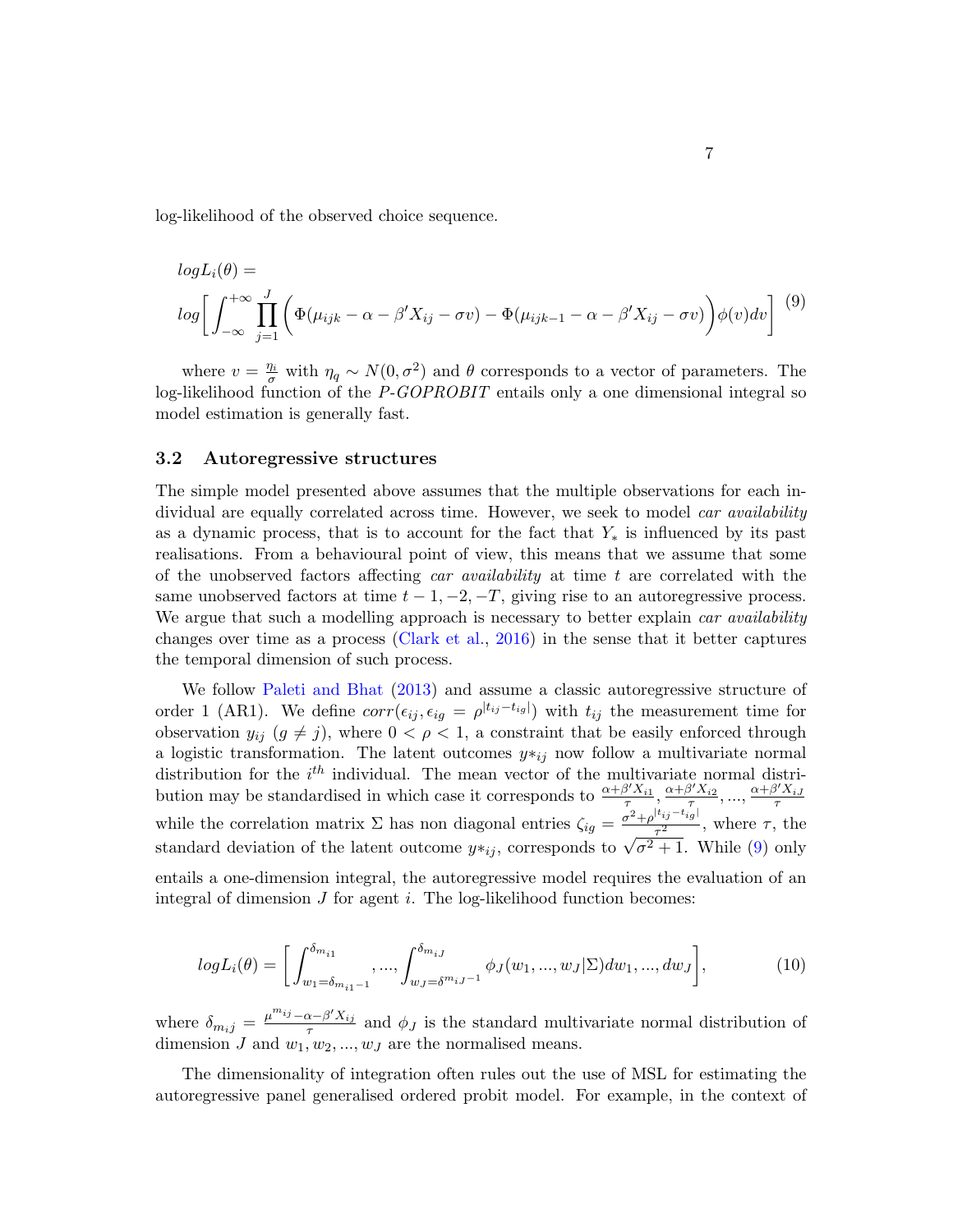the application presented in this paper, such a model would take weeks if not months to converge and would be very prone to simulation errors [\(Paleti and Bhat,](#page-27-10) [2013\)](#page-27-10). These issues are easily circumvented by the Composite Marginal Likelihood (CML) estimation approach, which, in the context of this paper, entails only the evaluation of pairs of bivariate normal probabilities.

#### 3.3 Composite Marginal Likelihood estimation

Recently, the Composite Marginal Likelihood (CML) and its developments such as the Maximum Approximate Composite Marginal Likelihood (MACML) methods have become popular alternatives to MSL in the choice modelling field [\(Bhat,](#page-25-9) [2011;](#page-25-9) [Varin,](#page-28-4) [2008;](#page-28-4) [Varin and Czado,](#page-28-5) [2009;](#page-28-5) [Varin et al.,](#page-28-6) [2011\)](#page-28-6). Composite Likelihood is an inference function derived by multiplying a collection of component likelihoods, where the collection used is determined by the context [\(Varin et al.,](#page-28-6) [2011\)](#page-28-6), and where each individual component is a conditional or marginal density, leading to an unbiased estimator. [Paleti and Bhat](#page-27-10) [\(2013\)](#page-27-10) simply describe CML as an estimation technique which replaces the multivariate probability of the dependent choices in the likelihood function by a compounding of probabilities of lower dimensions. A growing literature on CML estimation has proven that this estimation technique can perform as well as MSL at a fraction of the computational cost [\(Paleti and Bhat,](#page-27-10) [2013\)](#page-27-10). It is worth noting that there exists a Bayesian approach to CML estimation [\(Pauli et al.,](#page-27-11) [2011\)](#page-27-11).

### 3.4 The composite marginal likelihood autoregressive panel ordered probit model

The CML functions presented in this paper are pairwise-likelihood functions formed by the product of likelihood contributions of varying subsets of pairs of observed events. The following equation assumes that all the possible pairs are used for each individual. A typical full-pairwise log-likelihood function for the  $i<sup>th</sup>$  individual corresponds to:

<span id="page-8-1"></span>
$$
log L_i(\theta) = \sum_{g=j+1}^{J} \sum_{j=1}^{J-1} w_i \cdot log \bigg[ Pr(y_{ij} = k_{ij}, y_{ig} = k_{ig}) \bigg], \tag{11}
$$

<span id="page-8-0"></span>where  $w_i$  is a weight which varies across individuals in unbalanced panel data contexts and

$$
Pr(y_{ij} = k_{ij}, y_{ig} = k_{ig})
$$
  
=  $\phi_2(\delta_{k_{ij}}, \delta_{k_{ig}}, \zeta_{ig}) - \phi_2(\delta_{k_{ij}}, \delta_{k_{ig-1}}, \zeta_{ig})$   
 $- \phi_2(\delta_{k_{ij-1}}, \delta_{k_{ig}}, \zeta_{ig}) + \phi_2(\delta_{k_{ij-1}}, \delta_{k_{ig-1}}, \zeta_{ig})$  (12)

It is worth noting that [\(12\)](#page-8-0) can be evaluated rapidly by using the rectangle properties of the bivariate normal distribution. [Varin and Czado](#page-28-5) [\(2009\)](#page-28-5) indicate that the CML estimator is consistent and asymptotically normally distributed, where the asymptotic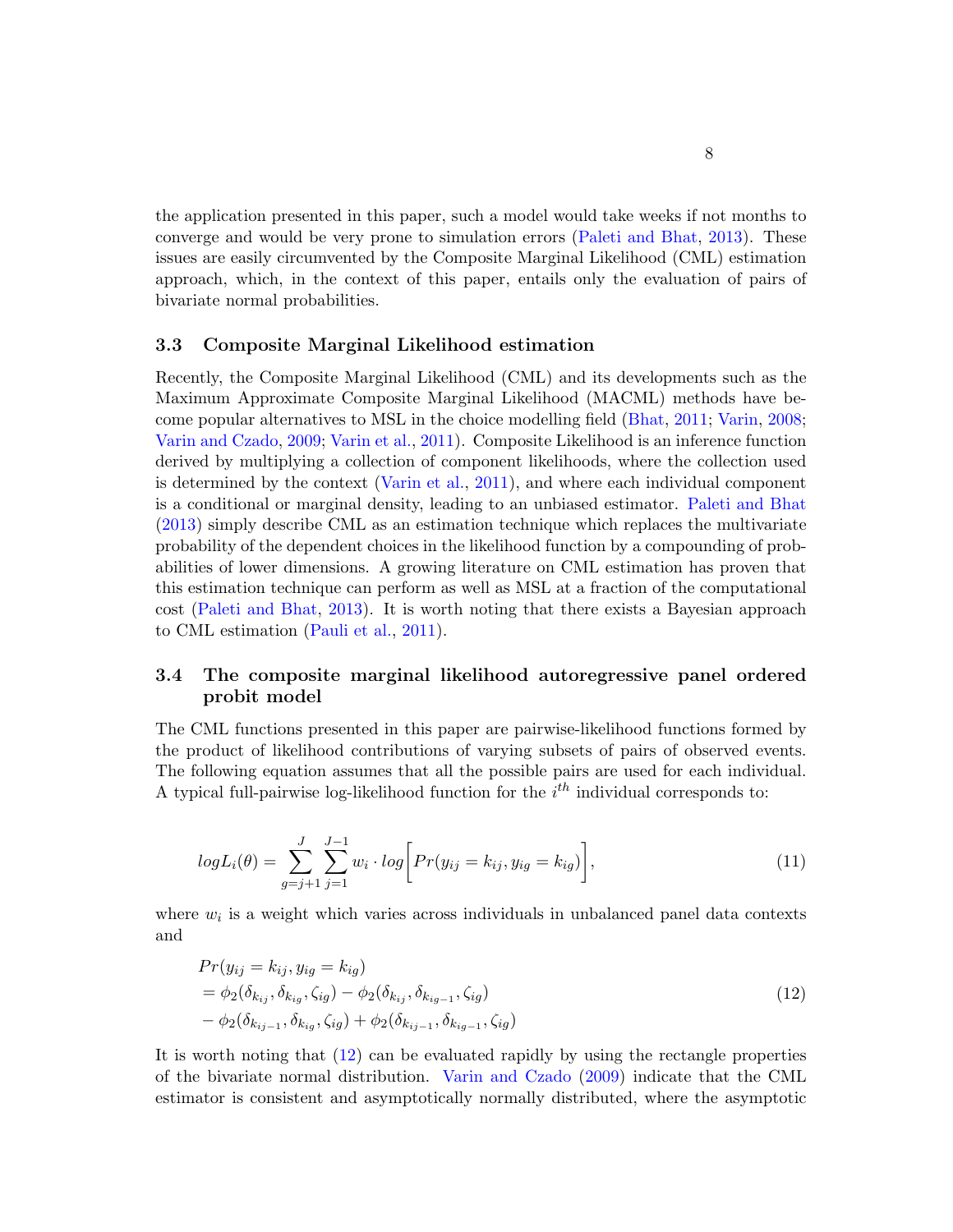variance covariance matrix is given by the Godambe sandwich information matrix [\(Go](#page-26-9)[dambe,](#page-26-9) [1960;](#page-26-9) [Zhao and Joe,](#page-28-7) [2005\)](#page-28-7). The CML formulation is remarkably short and simple in comparison to its MSL counterpart. However, [Paleti and Bhat](#page-27-10) [\(2013\)](#page-27-10) as well as [Varin](#page-28-5) [and Czado](#page-28-5) [\(2009\)](#page-28-5), among others, have proved that it is as able as the MSL approach to estimate the model parameters while being less prone to convergence issues. It is important to mention that although [11](#page-8-1) uses all possible pairs of observations for each individual. However, the whole set of pairs for each individual may not be necessarily used in practice.

#### <span id="page-9-1"></span>3.5 Model composition

The full-pairwise marginal likelihood function also presented in equation [\(11\)](#page-8-1) requires the evaluation of  $J \times (J-1)/2$  pairs of bivariate normal probabilities in the case of J time periods observed for each individual in the dataset. A full-pairwise approach is efficient and computationally affordable when the number of time periods is moderate, where the definition of moderate depends on the context and the sample size, amongst other factors. The full-pairwise approach becomes more computationally intensive as the number of time periods increases. A recent stream of studies proved that there may be no need to make use of all possible pairs, as pairs formed from closer observations provide more information than distant pairs. This has been found to be true in both temporal and spatial contexts [\(Bhat et al.,](#page-25-10) [2014;](#page-25-10) [Varin and Vidoni,](#page-28-8) [2005\)](#page-28-8). [Bhat et al.](#page-25-10) [\(2014\)](#page-25-10) suggests that the optimal maximum distance d between pairs can correspond to the value that minimises the trace (or the determinant) of the asymptotic variance-covariance matrix of a model with as complete a specification of covariate effects as possible. A similar proposition has been made by [Varin and Vidoni](#page-28-8) [\(2005\)](#page-28-8). [Bhat et al.](#page-25-10) [\(2014\)](#page-25-10) and [Varin](#page-28-8) [and Vidoni](#page-28-8) [\(2005\)](#page-28-8) simply suggest starting with a low value of the distance threshold (which requires the evaluation of a small number of pairs in the CML function) and increase the distance threshold up to a point where increasing it does not improve the trace, or even increases it. Formally, this approach can be defined as the weighted sum of the log-bivariate densities of pairs of observations that are distant apart up to lag  $d$ . In this paper, we build our model by following this approach.

<span id="page-9-0"></span>Finally, in the context of unbalanced panel data, that is when the number of observations for each individual varies across the sample, it is necessary for CML estimation to be efficient to vary the weight factor  $w$  across respondents. In their review, [Paleti and](#page-27-10) [Bhat](#page-27-10) [\(2013\)](#page-27-10) report a number of weighting strategies and in particular the recent contri-bution from [Joe and Lee](#page-26-10) [\(2009\)](#page-26-10), who suggest to set  $w_q = (J_i - 1)^{-1} [1 + 0.5(J_i - 1)]^{-1}$ . In this paper, we follow the recommendations from [Joe and Lee](#page-26-10) [\(2009\)](#page-26-10) given that the panel we use is unbalanced, as introduced in the next section.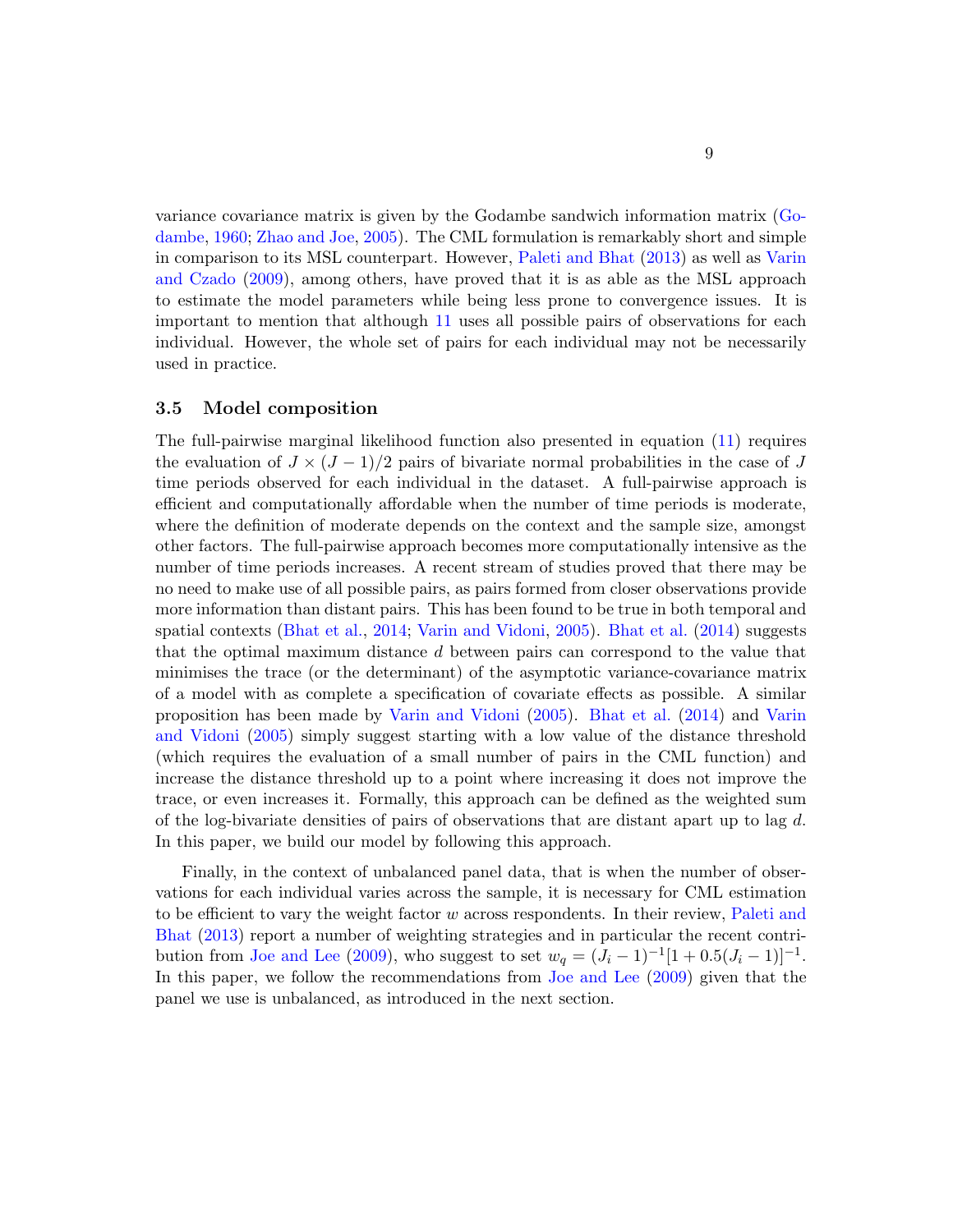## 4 Data description

The data originates from a retrospective survey which is carried out since 2007 at a the Department of Transport Planning of the TU Dortmund as an annual first-year seminar's homework. The questionnaire for the survey was primarily designed as part of a diploma thesis (Klöpper and Weber, [2007\)](#page-27-12) and has been used since then without adjustments to guarantee the comparability of the data. Since 2012 it is part of the collaborative project "Mobility Biographies: A Life-Course Approach to Travel Behaviour and Residential Choice" and data is additionally collected in Frankfurt and Zurich.

The survey addresses the students of the seminar, their parents and grandparents. The students represent the seeds and are asked to give the questionnaire to both their parents and two of their grandparents - who are randomly chosen, one from the maternal and one from the paternal side. If one of the family members is not available for any reason the students can alternatively ask another person preferably of the same generation. The questionnaire which is the same for every generation asks for retrospective information on an individual's residential and employment biography, travel behaviour and holiday trips as well as socio-economic characteristics and behavioural attitudes.

From 2007 - 2012 the participation in the survey was mandatory for the students in Dortmund which hence resulted in an average response rate above 90%. In 2013 the students could participate voluntarily thus the rate dropped to almost 20% which is slightly higher but still comparable to the response rates experienced in Frankfurt and Zurich in 2013 where participation was also voluntary. Consequently since 2014 the data collection is again mandatory in Dortmund and also in Frankfurt. Due to university ethical guidelines participation in Zurich remains voluntary. The data is collected at a person level so that every individual represents one case in the dataset. It is also possible to identify the members of one family and model aggregated groups.

#### 4.1 Data issues

As the sample has a unique structure it is not possible to appraise representativeness (see [\(Erickson,](#page-26-11) [1979\)](#page-26-11) for problems with representativeness in snowball surveys). The seeds are participants of a university seminar thus due to survey design highly educated individuals are likely to be overrepresented in all three generations. The majority of the respondents live in Dortmund respectively North Rhine-Westphalia - one of the most densely populated regions of Germany - so the data might also contain a bias to a more urban population. Furthermore within the grandparent generation a bias to female participants who live longer on the one hand and are also often younger, more popular and communicative can be recognized [\(Scheiner et al.,](#page-28-9) [2014\)](#page-28-9). Finally retrospective data especially collected for a long period as the life course always bears the risk of the so called memory bias which means a unintended or voluntary bias of the autobiographic memory [\(Manzoni et al.,](#page-27-13) [2010\)](#page-27-13). However the whole study focusses on mobility behaviour in the life-course and on finding intergenerational relations thus the results are not expected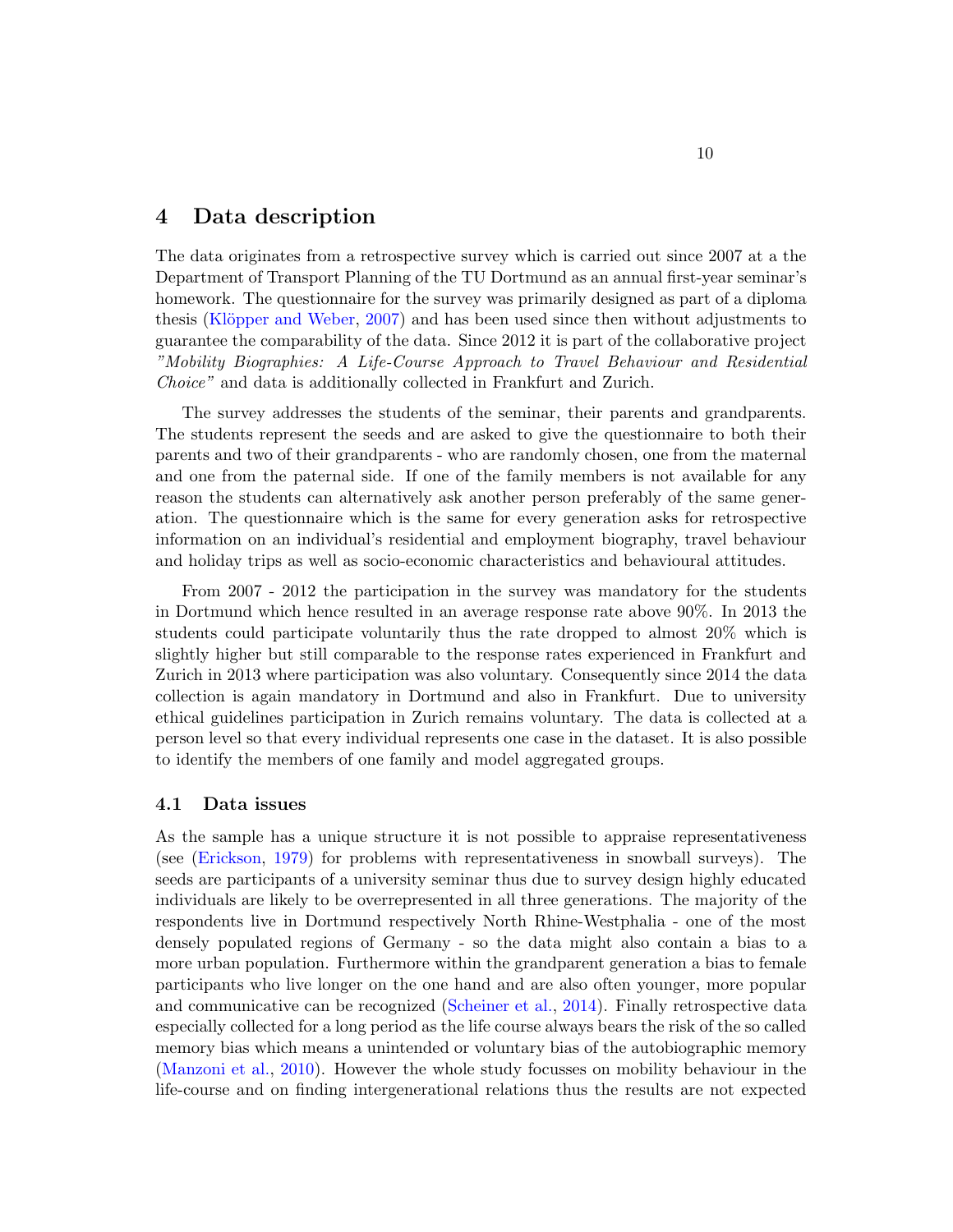to be significantly affected by the structural differences between the sample and the population. A more detailed documentation of the data set can be found in [Scheiner](#page-28-9) [et al.](#page-28-9) [\(2014\)](#page-28-9)

#### 4.2 Survey sample

For this paper data gathered for the parents generation in Dortmund from 2007-2012 is analysed. The dataset contains 684 respondents. The minimum age is 18 years old while the maximum is 72. One observation correspond to one year for a given respondent. The data set features 20044 observations in total, meaning that it is unbalanced. The maximum number of observation for a respondent is 51. The variables which are used for modelling car availability in the remainder of the paper are introduced below:

- Car availability (Categorical dependent variable): whether a car is  $0$  Never available, 1 - Sometimes available or 2 - Always available.
- $age: age$  in years
- $\bullet$  distw: distance to work, in kilometers
- $german: 1$  if the nationality of the respondent is german, 0 else
- $\bullet$  *own\_home*: 1 if the respondent owns its home, 0 else
- $\bullet$  moped: 1 if the respondent owns a moped, 0 else
- $\bullet$  *moving*: 1 if the respondent changed home on a given year, 0 else
- *children*: Number of children
- $\bullet$  *birth*: 1 if birth of a child on a given year, 0 else
- *married*: 1 if the respondent is married, 0 else
- wed: 1 if year of wedding, 0 else
- $\bullet$  *licence\_moped*: 1 if the respondent has a license for driving a moped, 0 else
- licence car: 1 if the respondent has a license for driving a car, 0 else
- central 1 t0 5: whether the respondent lives in a central location or not. 1 if the respondent corresponds to the given category, 0 else. Ranges from very central (central1) to very remote (central5)
- pop 1 to 7: whether the respondent lives in a large city of not. 1 if the respondent corresponds to the given category, 0 else. Ranges from less than 1,000 inhabitants (population1) to more than 500,000 inhabitants (population7)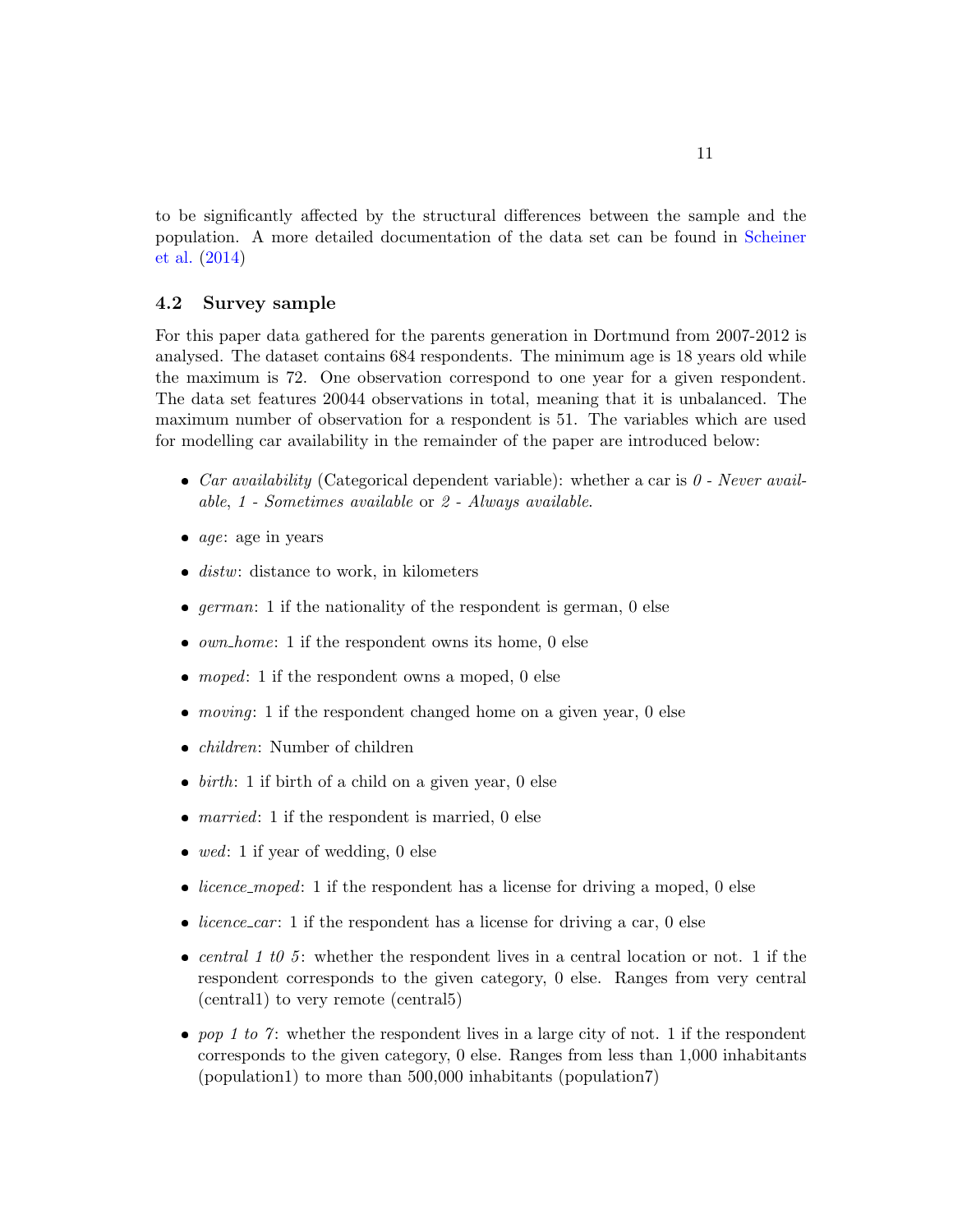- $\bullet$   $edu\_cat$ : Types of education. 1 if the respondent corresponds to the given category, 0 else.
- $\bullet$  *degree*: 1 if the respondent has a degree and 0 else
- home\_cat: Type of home. 1 if the respondent corresponds to the given category,  $0$ else.

In addition, we provide more details about the distribution of car availability across time in Figure [1](#page-12-0) below:

<span id="page-12-0"></span>

Figure 1: Car availability across time

#### 4.3 Modelling strategy

The objective of this modelling work is to model *car availability* as a dynamic process rather than a series of decisions over time, which calls for using an ordered response structure model while also accounting for the panel nature of the data and autocorrelation in the errors. However, a series of conditions need to be fulfilled before estimating such a model. Firstly, it is necessary to control whether there is an important discrepancy in terms of goodness-of-fit between an ordered and unordered response structure for modelling *car availability*. Secondly, the impact of accounting for the dynamic nature of the process by modelling autocorrelation in the errors needs to be carefully assessed by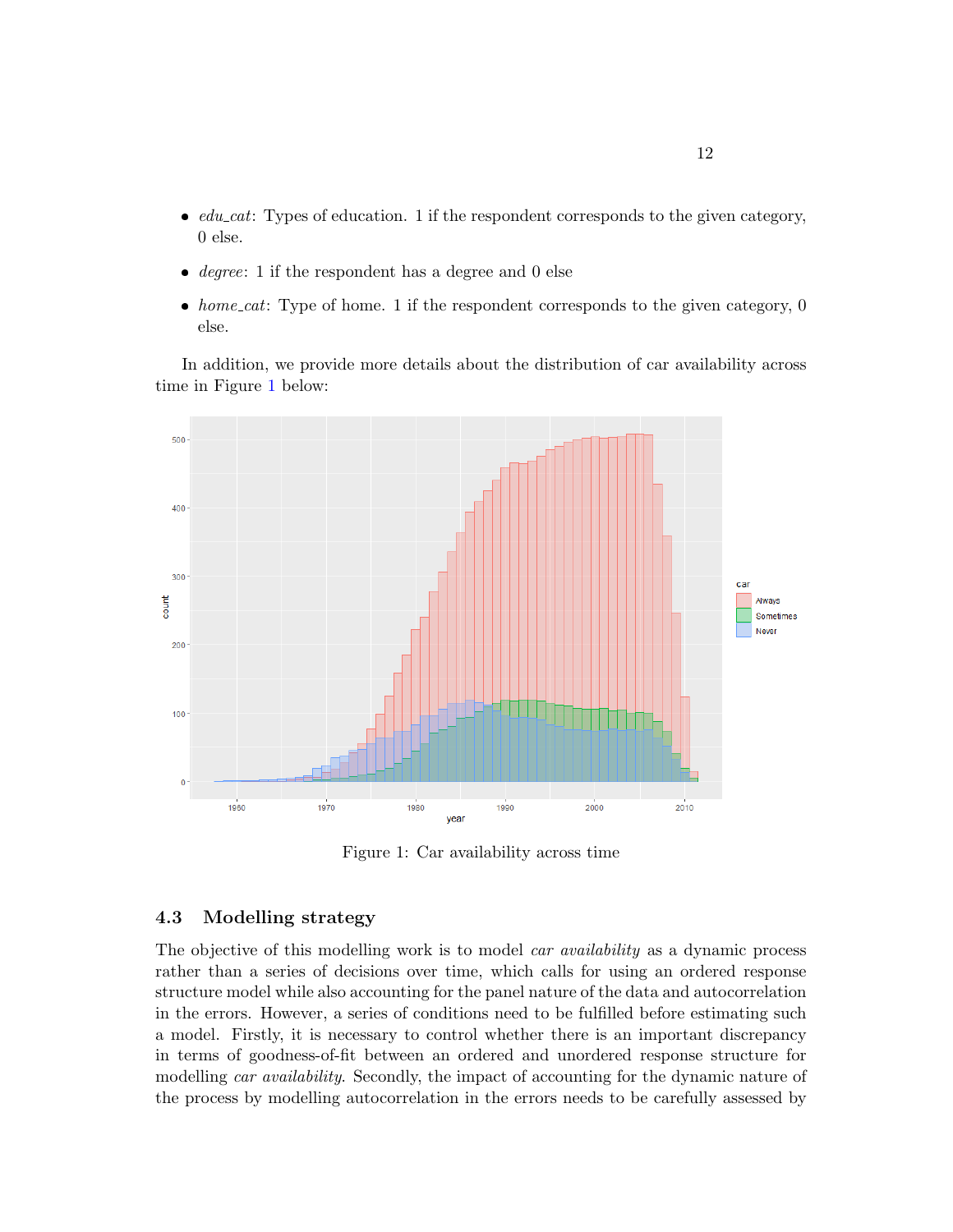also estimating a non-dynamic model and comparing results. Finally, the model outputs need to be reported as both parameter estimates and marginal (or partial effects, that is the effect of a discrete change in a given independent variable on the probability of reporting a given level of *car availability* all else being equal) in order to be able to fully understand which factors influence *car availability* through the life course. Five models are estimated in total:

- Model A: cross-sectional ordered probit model
- Model B: cross-sectional multinomial logit model
- Model C: cross-sectional generalised ordered probit model
- Model D: Random effects generalised ordered probit model
- Model E: Autoregressive (AR1) generalised ordered probit model

For the multinomial model, the base is set as *Never available*. For the generalised ordered models, which feature two thresholds parameters  $\mu_1$  and  $\mu_2$  given that the dependent variable has three modalities, we introduce some flexibility in  $\mu_2$  by making it a function of the same variables which are set to affect  $Y^*$ , the latent car availability propensity. The model results are reported in the next section.

## <span id="page-13-0"></span>5 Results

#### 5.1 Unordered versus ordered response structures

We being our quantitative analysis by comparing the outputs from Model A, B and C. Model results are reported in Table [2.](#page-14-0) We do not compare parameter values in details are they are not directly comparable and our interest here is mainly to compare the fit of the ordered and unordered response structures. The log-likelihood for Model A is found to be -13963.03 while it is -13318.89 for Model B and -13328.71 for Model C. The difference between Model B and C is negligible given the magnitude of the log-likelihood for both models. These results indicate that the ordered model structure is as good as the unordered response structure for modelling *car availability* providing that the two models are allowed to be as flexible as one another. We conclude that an ordered response structure is suitable given the data at hand and pursue our analysis with estimating and commenting the results for Models D and E.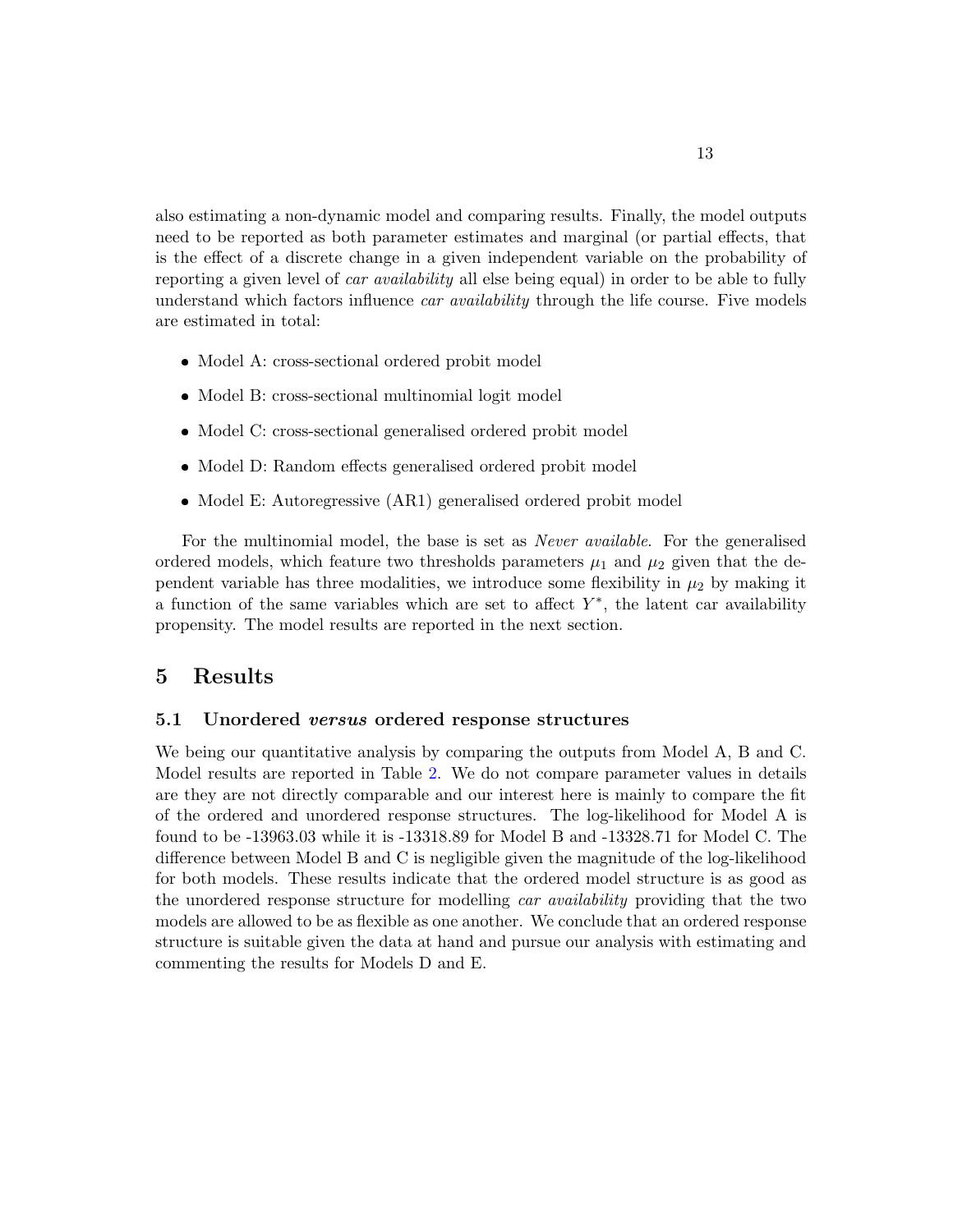<span id="page-14-0"></span>

| Model A - ordered probit |             |              | Model B - Multinomial logit |                            |         | Model C - Generalized ordered probit |              |                                                              |             |                  |             |           |
|--------------------------|-------------|--------------|-----------------------------|----------------------------|---------|--------------------------------------|--------------|--------------------------------------------------------------|-------------|------------------|-------------|-----------|
| Log-Likelihood           | $-13963.03$ |              | Log-Likelihood              | $-13318.89$                |         |                                      |              | Log-Likelihood                                               | $-13328.71$ |                  |             |           |
| <b>AIC</b>               | 27994.05    |              | $\rm AIC$                   | 26769.79                   |         |                                      | AIC          | 26789.41                                                     |             |                  |             |           |
| <b>BIC</b>               | 28262.84    |              | $_{\rm BIC}$                | 27291.56                   |         |                                      | <b>BIC</b>   | 27311.19                                                     |             |                  |             |           |
| $Latent \quad car$       |             | availability |                             | Always<br><b>Sometimes</b> |         |                                      |              | availability<br>Thresholds and interactions<br>Latent<br>car |             |                  |             |           |
| Parameters               | propensity  |              | Parameters                  |                            |         |                                      |              | Parameters                                                   | propensity  | with threshold 2 |             |           |
|                          | Coefficient | Robust T.    |                             | Coefficient Robust T.      |         | Coefficient                          | Robust T.    |                                                              | Coefficient | Robust T.        | Coefficient | Robust T. |
| Threshold1               | 1.1501      | 3.6577       |                             |                            |         |                                      | $\sim$       | Threshold1                                                   |             |                  | 1.5216      | 4.08      |
| Threshold2               | $-0.4169$   | $-5.6711$    | Constant                    | $-4.2598$                  | $-4.53$ | $-3.145$                             | $-4.57$      | Threshold2                                                   |             |                  | $-2.4071$   | $-3.62$   |
| female                   | $-0.6877$   | $-7.0583$    | female                      | $-0.3712$                  | $-1.28$ | $-1.4092$                            | $-6.17$      | female                                                       | $-0.6359$   | $-5.55$          | 0.1207      | 0.76      |
| age                      | 0.0152      | 3.2064       | age                         | $-0.0024$                  | $-0.16$ | 0.0262                               | 1.98         | age                                                          | 0.0109      | 1.61             | $-0.0073$   | $-0.88$   |
| distw                    | 0.0137      | 3.4492       | distw                       | 0.018                      | 1.36    | 0.0413                               | 3.91         | distw                                                        | 0.0107      | 2.44             | $-0.0051$   | $-0.5$    |
| german                   | 0.1682      | 0.7747       | qerman                      | 0.5858                     | 1.06    | 0.4472                               | $\mathbf{1}$ | qerman                                                       | 0.1762      | 0.67             | 0.158       | 0.36      |
| $own\_home$              | 0.2220      | 2.3035       | own_home                    | 0.9619                     | 3.12    | 0.7678                               | 3.1          | own_home                                                     | 0.5005      | 3.83             | 0.498       | 3.05      |
| moped                    | 0.0337      | 0.1407       | moped                       | $-0.5626$                  | $-0.88$ | $-0.0253$                            | $-0.05$      | moped                                                        | $-0.0556$   | $-0.22$          | $-0.4436$   | $-0.96$   |
| moving                   | $-0.0283$   | $-0.8523$    | moving                      | 0.0094                     | 0.1     | $-0.0317$                            | $-0.4$       | moving                                                       | $-0.0248$   | $-0.63$          | $-0.0016$   | $-0.03$   |
| children                 | $-0.0829$   | $-1.7065$    | children                    | $-0.0214$                  | $-0.14$ | $-0.1503$                            | $-1.12$      | children                                                     | $-0.0763$   | $-1.16$          | 0.0236      | $\rm 0.3$ |
| birth                    | 0.0790      | 2.4066       | birth                       | 0.0644                     | 0.67    | 0.1568                               | 1.84         | birth                                                        | 0.0759      | 1.76             | $-0.0051$   | $-0.11$   |
| $\emph{married}$         | 0.1899      | 2.0804       | married                     | 1.0017                     | 3.6     | 0.7026                               | 3.15         | $\it married$                                                | 0.3932      | 3.49             | 0.5461      | $3.3\,$   |
| wed                      | $-0.0200$   | $-0.3248$    | wed                         | $-0.3549$                  | $-1.81$ | $-0.2182$                            | $-1.28$      | wed                                                          | $-0.1193$   | $-1.42$          | $-0.1696$   | $-1.65$   |
| license_moped            | 0.0970      | 0.8947       | license_moped               | 0.128                      | 0.38    | 0.2721                               | 0.93         | license_moped                                                | 0.0424      | 0.31             | $-0.0684$   | $-0.4$    |
| license_car              | 1.3744      | 8.2571       | $license\_car$              | 2.6072                     | 6.46    | 2.7173                               | 9.19         | $license\_car$                                               | 1.5565      | 9.88             | 1.0469      | 2.99      |
| central2                 | 0.1185      | 0.9360       | central2                    | 0.3777                     | 1.01    | 0.344                                | 1.11         | central2                                                     | 0.2041      | 1.22             | 0.1639      | 0.79      |
| central3                 | 0.3361      | 2.8136       | $central\!3$                | $-0.0335$                  | $-0.09$ | 0.6302                               | 2.36         | central3                                                     | 0.2269      | 1.6              | $-0.256$    | $-1.17$   |
| central/4                | 0.1238      | 0.9600       | central                     | 0.5186                     | 1.3     | 0.3718                               | 1.16         | central                                                      | 0.2284      | $1.35\,$         | 0.2266      | 1.03      |
| central 5                | 0.1909      | 1.5968       | central 5                   | 0.1466                     | 0.4     | 0.3714                               | 1.31         | central 5                                                    | 0.1898      | 1.26             | $-0.0028$   | $-0.01$   |
| pop1                     | $-0.2518$   | $-0.8399$    | pop1                        | $-2.0436$                  | $-2.16$ | $-1.0771$                            | $-1.74$      | pop1                                                         | $-0.6312$   | $-2.06$          | $-1.1608$   | $-1.62$   |
| pop2                     | 0.1979      | 1.0793       | pop <sub>2</sub>            | $-0.5151$                  | $-0.89$ | 0.1539                               | 0.36         | pop2                                                         | 0.0449      | 0.21             | $-0.3655$   | $-1.03$   |
| pop3                     | $-0.0124$   | $-0.0809$    | pop3                        | $-0.028$                   | $-0.06$ | $-0.1355$                            | $-0.34$      | pop3                                                         | 0.0257      | 0.13             | 0.0979      | 0.38      |
| pop5                     | $-0.0888$   | $-0.5857$    | pop5                        | 0.1931                     | 0.41    | $-0.1289$                            | $-0.32$      | pop5                                                         | 0.0064      | 0.03             | 0.1827      | 0.76      |
| pop6                     | $-0.0751$   | $-0.5819$    | pop6                        | 0.0565                     | 0.15    | $-0.128$                             | $-0.4$       | pop6                                                         | 0.0138      | 0.08             | 0.1445      | 0.66      |
| pop7                     | $-0.1796$   | $-1.2710$    | pop7                        | $-0.1786$                  | $-0.43$ | $-0.3992$                            | $-1.18$      | pop7                                                         | $-0.1323$   | $-0.74$          | 0.076       | 0.29      |
| $edu\_training$          | 0.2726      | 2.0521       | $edu\_training$             | 0.2466                     | 0.65    | 0.6794                               | $2.2\,$      | $edu\_training$                                              | 0.3016      | 1.83             | 0.0328      | 0.15      |
| $_{edu\_uni}$            | 0.2855      | 1.9386       | $edu\_uni$                  | $-0.4029$                  | $-0.96$ | 0.4379                               | 1.34         | $edu\_uni$                                                   | 0.1686      | 0.97             | $-0.3314$   | $-1.27$   |
| $edu\_other$             | 0.4502      | 2.8662       | $edu\_other$                | 0.7578                     | 1.67    | 1.2127                               | 3.24         | $edu\_other$                                                 | 0.6029      | 2.98             | 0.2375      | 0.9       |
| degree                   | 0.2067      | 1.8024       | degree                      | 0.7445                     | 2.43    | 0.4195                               | 1.75         | degree                                                       | 0.3523      | 2.77             | 0.5091      | 2.58      |
| $home\_det\_house$       | 0.0190      | 0.1561       | $home\_det\_house$          | $-0.4629$                  | $-1.23$ | $-0.0977$                            | $-0.32$      | $home\_det\_house$                                           | $-0.1249$   | $-0.79$          | $-0.3018$   | $-1.46$   |
| $home\_semi\_det\_house$ | $-0.0934$   | $-0.6780$    | $home\_semi\_det\_house$    | $-0.8185$                  | $-2.01$ | $-0.4432$                            | $-1.41$      | $home\_semi\_det\_house$                                     | $-0.3473$   | $-2.12$          | $-0.4912$   | $-2.09$   |
| $home\_townhouse$        | $-0.1183$   | $-0.9307$    | home_townhouse              | $-0.3437$                  | $-0.81$ | $-0.3133$                            | $-0.9$       | $home\_townhouse$                                            | $-0.1967$   | $-1.09$          | $-0.1703$   | $-0.81$   |
|                          | $-0.0887$   |              |                             | 0.3458                     | 0.81    | $-0.0831$                            | $-0.23$      |                                                              | $-0.0186$   |                  | 0.1409      | 0.59      |
| $home\_aprt\_big$        |             | $-0.5630$    | $home\_aprt\_big$           |                            |         |                                      |              | $home\_aprt\_big$                                            |             | $-0.1$<br>$-0.5$ |             |           |
| $home\_other$            | 0.0904      | 0.5608       | $home\_other$               | $-0.8945$                  | $-2.02$ | $-0.0464$                            | $-0.14$      | $home\_other$                                                | $-0.0898$   |                  | $-0.6504$   | $-2.27$   |

## Table 2: Ordered and unordered model results

14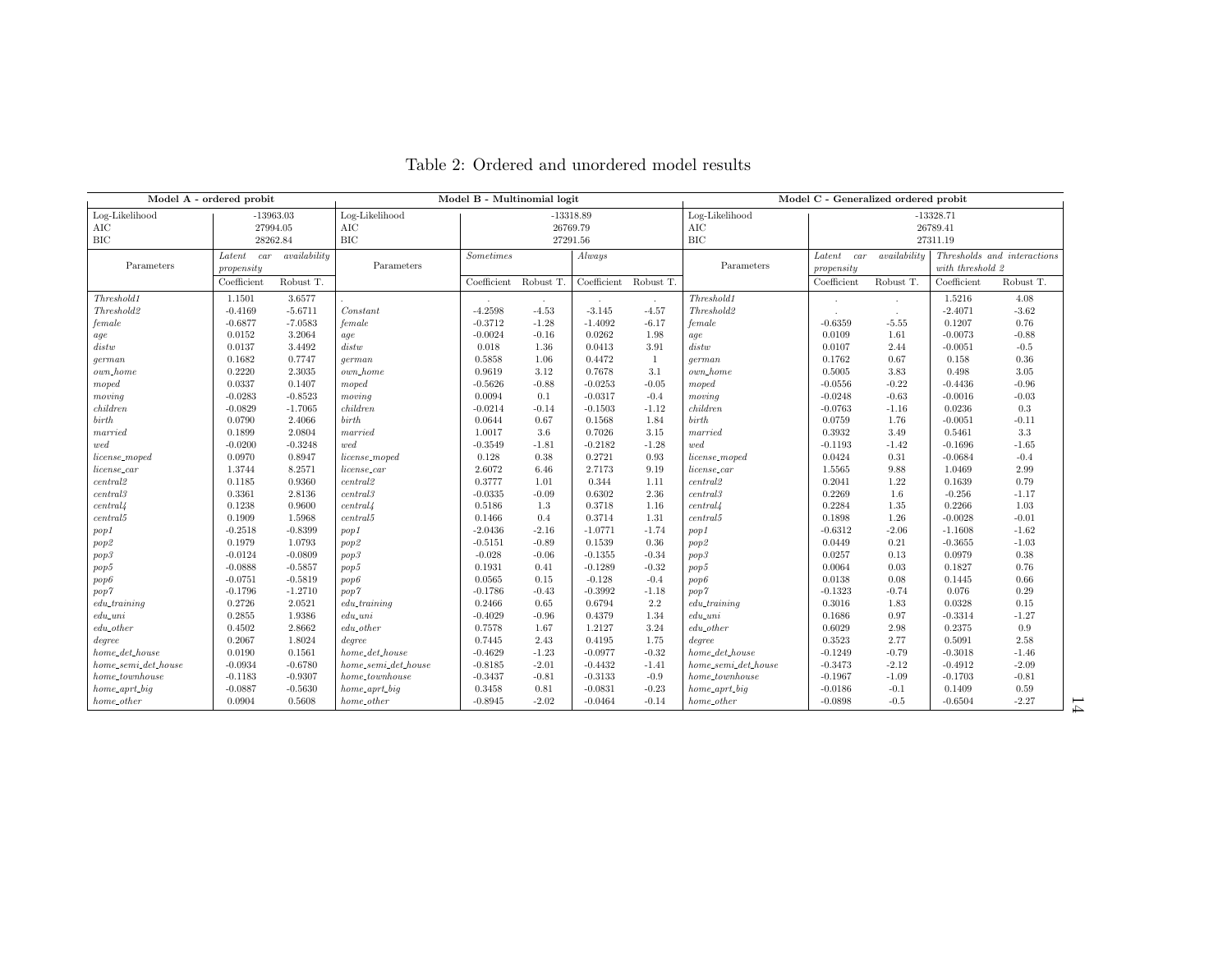#### 5.2 Static versus dynamic model structures

The estimation of Model D is straightforward. It simply consists in re-estimating Model C while accounting for the panel nature of the data by adding a random effect parameter,  $\sigma$ . The model is estimated using MSL and 1,000 Halton draws. On the other hand and as previously introduced in Section [3.5,](#page-9-1) finding the best autoregressive model using CML requires to estimate a series of models with an increasing number of related pairs of observations for the same individual. We start by estimating a model where each bivariate pair is not separated by more than two years and increase this number until the logarithm of the determinant of the robust variance-covariance matrix for each estimated model stops increasing (or decreases). Results are reported in Table [3](#page-16-0) and Figure [2.](#page-15-0)

<span id="page-15-0"></span>

Figure 2: Trace and Predictive Log-Likelihood

In addition of the logarithm of the determinant, we also compute the predictive loglikelihood for each model [\(Castro et al.,](#page-25-11) [2013\)](#page-25-11), which allows to compare the goodness-offit of the CML models to Model A, B, C and D. The results indicate that the adequate distance between pairs is 14 years. Interestingly, the model which features the best value for the logarithm of the determinant is also the model which features the best predictive log-likelihood. Having established the right model composition for Model E, we move on to comparing Model D and Model E.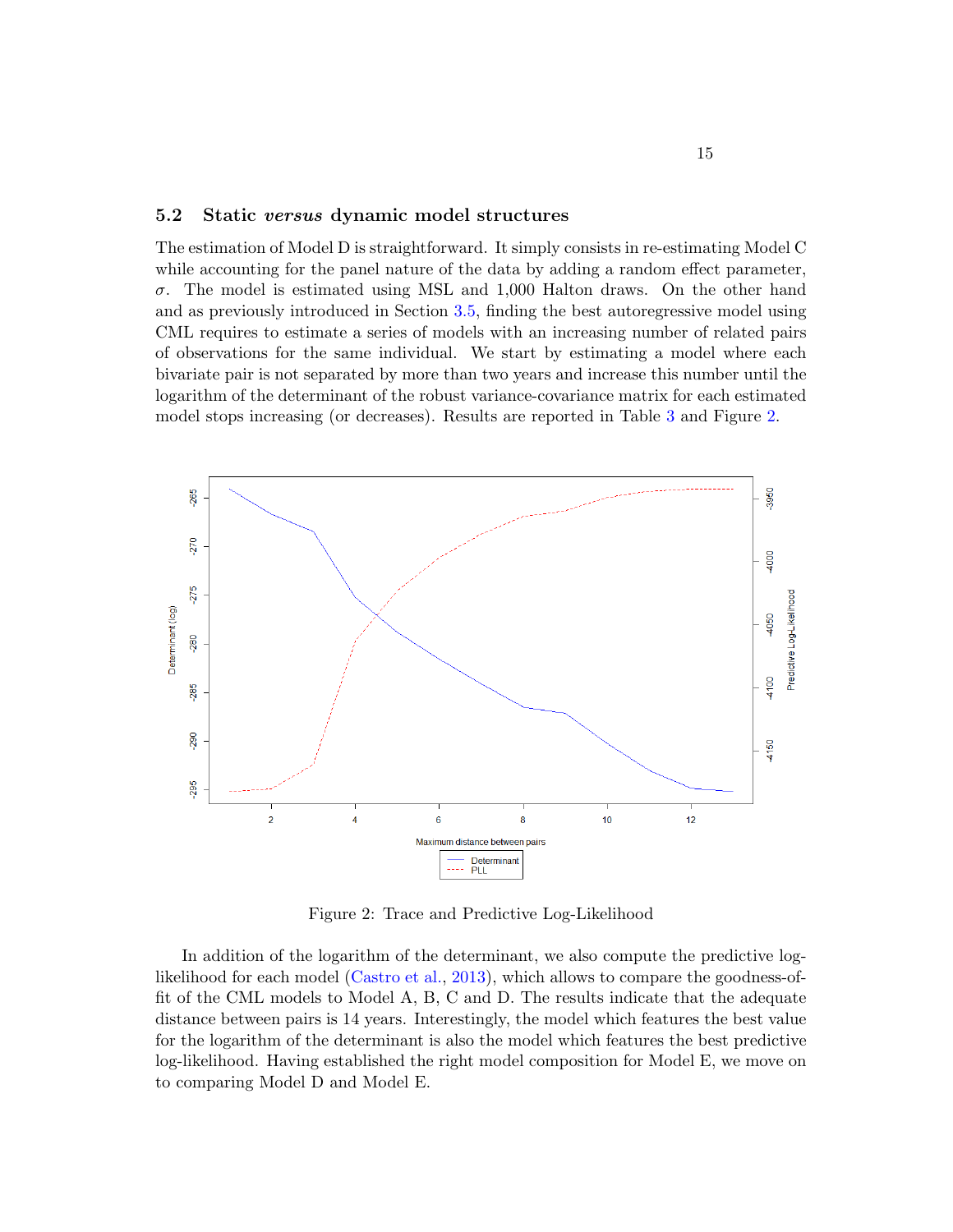| $\boldsymbol{d}$ | Determinant | <i>PLL</i> |
|------------------|-------------|------------|
| $\bf{2}$         | -264.0736   | -4182.26   |
| 3                | -266.6883   | -4179.959  |
| 4                | -268.4825   | -4160.955  |
| 5                | -275.2321   | -4062.872  |
| 6                | -278.8054   | -4022.956  |
| 7                | -281.5748   | -3997.095  |
| 8                | -284.112    | -3978.297  |
| 9                | -286.5214   | -3964.236  |
| 10               | -287.1156   | -3959.526  |
| 11               | -290.237    | -3949.051  |
| 12               | $-292.9751$ | -3944.075  |
| 13               | -294.8523   | -3942.283  |
| 14               | -295.1941   | -3942.258  |

<span id="page-16-0"></span>Table 3: Goodness-of-fit indicators

The results for Model D and E are reported in Table [4](#page-17-0) below. The main result is that the autoregressive specification, Model E, largely outperforms the static one, Model D, in terms of predicting log-likelihood (-6320.049 versus -3942.258). In addition,  $ρ$ , the parameter which regulates the AR1 process in Model E, is found to be strongly significant. These results clearly indicate that modelling *car availability* as a dynamic process improves model performances. In addition, Model E features smaller standard errors for most parameters in comparison to Model D, which is likely to be induced by the fact that some of the noise in the data is now captured by the autocorrelation parameter,  $\rho$ . These quantitative results confirm the qualitative insights of [Clark et al.](#page-25-2) [\(2016\)](#page-25-2). We now move on to the interpretation of the model parameters, which requires the computation of marginal effects.

#### 5.3 Model interpretation and marginal effects

Parameters interpretation in probit regression is not straightforward. A detailed analysis of the results is further complicated by the generalized structure used in this paper. As previously mentioned, a positive parameter in the *latent car availability propensity* equation means that an increase in the given independent variable leads to an increase in observing a higher outcome. However, a positive parameter in the Interactions with threshold 2 equation means that an increase in the given independent variable leads to a decrease in observing a higher car availability outcome. To facilitate the interpretation of the results from the Random effects generalized ordered probit model and the AR1 Random effects generalized ordered probit, we compute the marginal effects<sup>[1](#page-16-1)</sup> for the most

<span id="page-16-1"></span><sup>&</sup>lt;sup>1</sup>Also known as partial effects in the literature.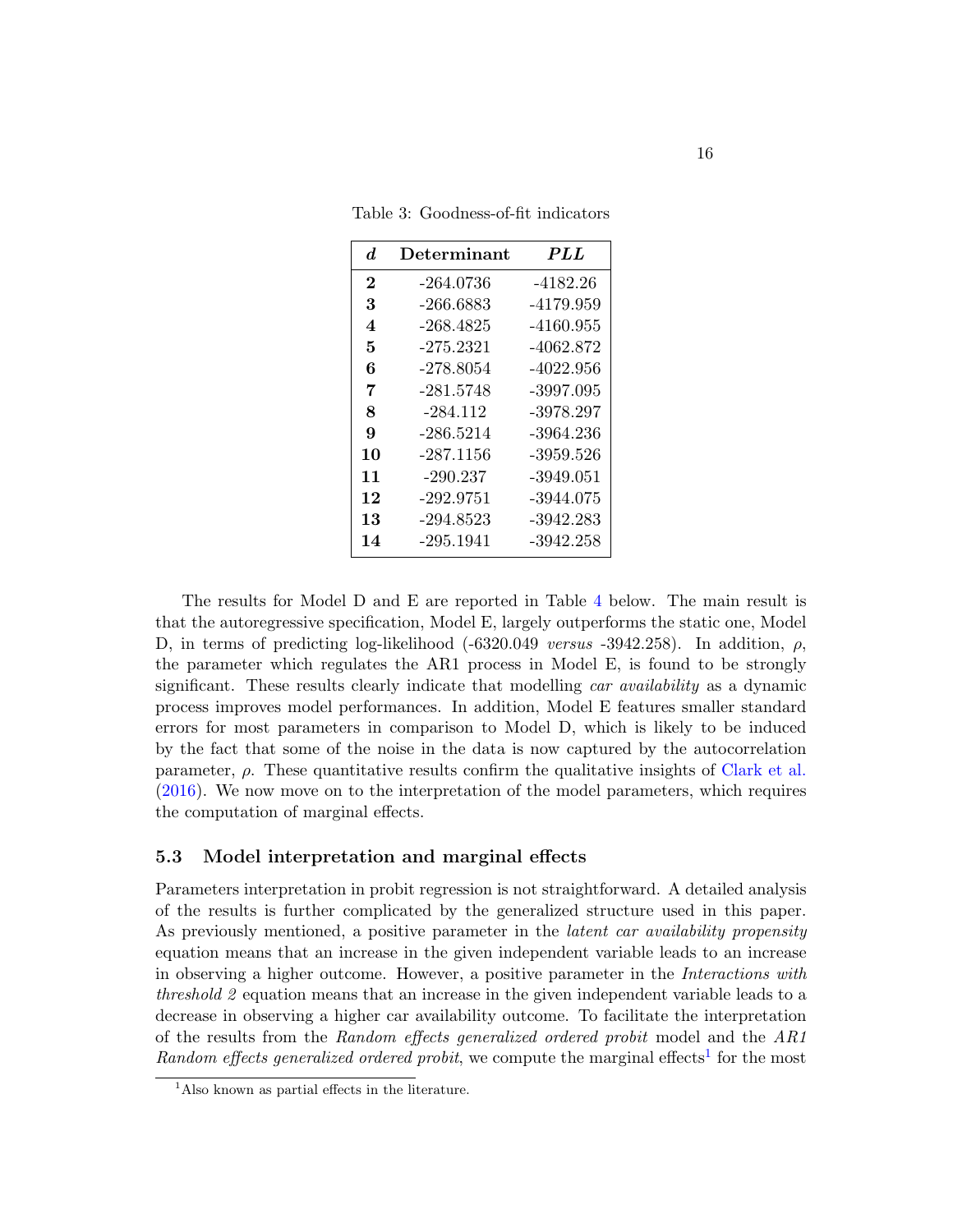<span id="page-17-0"></span>

|                          | Model E                                            |            |                        |                       |                           |                         |                  |                         |            |  |
|--------------------------|----------------------------------------------------|------------|------------------------|-----------------------|---------------------------|-------------------------|------------------|-------------------------|------------|--|
| Log-Likelihood           |                                                    |            | $-6320.049$            |                       | Predictive log-likelihood | $-3942.258$             |                  |                         |            |  |
| AIC                      | 12774.1                                            |            |                        |                       |                           |                         |                  |                         |            |  |
| <b>BIC</b>               | 13303.78                                           |            |                        | CM (Log)-Likelihood   | $-511.5514$               |                         |                  |                         |            |  |
| Parameters               | Latent car availability<br>Thresholds and interac- |            |                        |                       |                           | Latent car availability |                  | Thresholds and interac- |            |  |
|                          | propensity                                         |            | tions with threshold 2 |                       | Parameters                | propensity              |                  | tions with threshold 2  |            |  |
|                          | Coefficient                                        | Robust T.  |                        | Coefficient Robust T. |                           | Coefficient             | Robust T.        | Coefficient Robust T.   |            |  |
| Threshold1               |                                                    |            | 4.0868                 | 5.2                   | Threshold1                |                         |                  | 2.3502                  | 3.47       |  |
| Threshold2               |                                                    |            | $-1.1411$              | $-1.6$                | Threshold2                |                         |                  | $-1.1609$               | $-2.05$    |  |
| female                   | $-1.754$                                           | $-4.94$    | 0.151                  | 1.14                  | female                    | $-1.3117$               | $-5.29$          | 0.077                   | 0.57       |  |
| age                      | 0.0309                                             | 2.01       | 0.0028                 | $0.31\,$              | aqe                       | 0.0244                  | 2.52             | $-0.0044$               | $-0.61$    |  |
| distw                    | 0.0059                                             | 0.89       | $-0.0044$              | $-0.63$               | distw                     | 0.0194                  | 1.95             | 0.0059                  | $\rm 0.91$ |  |
| qerman                   | 1.032                                              | 1.94       | 0.454                  | 1.34                  | qerman                    | 0.3021                  | 0.65             | 0.158                   | $0.5\,$    |  |
| $own\_home$              | 0.3183                                             | 1.43       | 0.2536                 | 1.82                  | own_home                  | 0.5352                  | 2.98             | 0.3407                  | 2.37       |  |
| moped                    | $-0.8425$                                          | $-2.29$    | $-0.6148$              | $-1.2$                | moped                     | $-0.3915$               | $-1.18$          | $-0.5741$               | $-1.23$    |  |
| moving                   | $-0.0535$                                          | $-0.76$    | $-0.0397$              | $-0.89$               | moving                    | $-0.08$                 | $-1.59$          | $-0.0702$               | $-1.62$    |  |
| children                 | 0.0722                                             | 0.62       | 0.0296                 | 0.46                  | children                  | 0.0194                  | 0.23             | 0.077                   | 1.26       |  |
| birth                    | 0.0946                                             | 1.03       | 0.0667                 | 1.37                  | birth                     | 0.0308                  | 0.49             | $-0.0284$               | $-0.63$    |  |
| married                  | 0.6628                                             | 3.73       | 0.4809                 | 3.49                  | married                   | 0.4006                  | 2.95             | 0.3551                  | 2.34       |  |
| wed                      | $-0.1793$                                          | $-1.43$    | $-0.1325$              | $-1.42$               | wed                       | $-0.0733$               | $-0.74$          | $-0.0848$               | $-0.96$    |  |
| license_moped            | 1.2269                                             | 2.11       | 0.0523                 | 0.35                  | license_moped             | 0.1746                  | 0.75             | 0.0647                  | 0.47       |  |
| license_car              | 3.8801                                             | 7.8        | 0.4813                 | 1.09                  | license_car               | 2.9127                  | 7.19             | 0.6356                  | 2.18       |  |
| central2                 | $-0.1769$                                          | $-0.61$    | $-0.0034$              | $-0.02$               | central2                  | 0.2009                  | 0.97             | 0.1167                  | 0.66       |  |
| central3                 | $-0.3637$                                          | $-1.29$    | $-0.3096$              | $-1.2$                | central3                  | 0.1561                  | 0.85             | $-0.1976$               | $-0.98$    |  |
| central/4                | 0.0038                                             | $0.01\,$   | 0.0597                 | 0.29                  | central/4                 | 0.2786                  | 1.25             | 0.2313                  | 1.21       |  |
| central 5                | 0.3284                                             | 1.1        | 0.0837                 | 0.38                  | central 5                 | 0.3571                  | 1.75             | 0.0948                  | 0.53       |  |
| pop1                     | 0.2404                                             | 0.4        | $-0.5873$              | $-1.05$               | pop1                      | $-1.0571$               | $-1.87$          | $-1.1706$               | $-1.67$    |  |
| pop2                     | $-0.3853$                                          | $-0.87$    | $-0.6293$              | $-1.81$               | pop <sub>2</sub>          | $-0.4023$               | $-1.22$          | $-0.6954$               | $-2.17$    |  |
| pop3                     | $-0.1441$                                          | $-0.43$    | $-0.248$               | $-1.28$               | pop3                      | $-0.2372$               | $-0.78$          | $-0.2266$               | $-1.07$    |  |
| pop5                     | 0.2274                                             | $\,0.65\,$ | $-0.0463$              | $-0.29$               | pop5                      | $-0.0165$               | $-0.04$          | 0.0075                  | 0.03       |  |
| pop6                     | 0.0806                                             | 0.26       | $-0.1508$              | $-0.93$               | pop6                      | $-0.1118$               | $-0.4$           | $-0.0729$               | $-0.42$    |  |
| pop7                     | 0.1921                                             | 0.64       | $-0.1087$              | $-0.61$               | pop7                      | $-0.2975$               | $-1.01$          | $-0.1589$               | $-0.78$    |  |
| $edu\_training$          | 1.1061                                             | 2.14       | $-0.1398$              | $-0.8$                | $edu\_training$           | 0.5777                  | 1.89             | $-0.0734$               | $-0.4$     |  |
| $edu\_uni$               | 0.6613                                             | 1.32       | $-0.3864$              | $-1.91$               | $edu\_uni$                | 0.3598                  | 1.15             | $-0.3619$               | $-1.7$     |  |
| $edu\_other$             | 1.5324                                             | 2.51       | 0.0471                 | 0.24                  | $edu\_other$              | 0.9639                  | 2.62             | 0.0938                  | 0.45       |  |
| degree                   | 0.8534                                             | 4.13       | 0.4242                 | 2.4                   | degree                    | 0.4481                  | 2.64             | 0.3975                  | 2.06       |  |
| $home\_det\_house$       | 0.2219                                             | 1.04       | $-0.0324$              | $-0.22$               | $home\_det\_house$        | 0.018                   | 0.09             | $-0.1426$               | $-0.87$    |  |
| $home\_semi\_det\_house$ | 0.0244                                             | $0.09\,$   | $-0.1679$              | $-0.87$               | $home\_semi\_det\_house$  | $-0.2807$               | $-1.34$          | $-0.3105$               | $-1.56$    |  |
| $home\_townhouse$        | 0.1154                                             | $0.36\,$   | $-0.0648$              | $-0.36$               | $home\_townhouse$         | $-0.1619$               | $-0.69$          | $-0.0856$               | $-0.48$    |  |
| $home\_aprt\_big$        | 0.116                                              | $0.29\,$   | 0.189                  | $0.56\,$              | $home\_aprt\_big$         | 0.0011                  | $\boldsymbol{0}$ | 0.1465                  | $0.66\,$   |  |
| $home\_other$            | $-0.5194$                                          | $-2.15$    | $-0.6047$              | $-2.23$               | $home\_other$             | $-0.3868$               | $-1.75$          | $-0.7562$               | $-2.78$    |  |
| $\sigma$ (rand. effect)  | 2.9987                                             | 14.7       |                        | $\epsilon$            | $\sigma$ (rand. effect)   | 1.623                   | 7.04             |                         | $\cdot$    |  |
| $\rho$                   | $\cdot$                                            | $\cdot$    |                        | $\epsilon$            | Rho                       | 2.6441                  | 11.54            |                         | $\cdot$    |  |

Table 4: Model results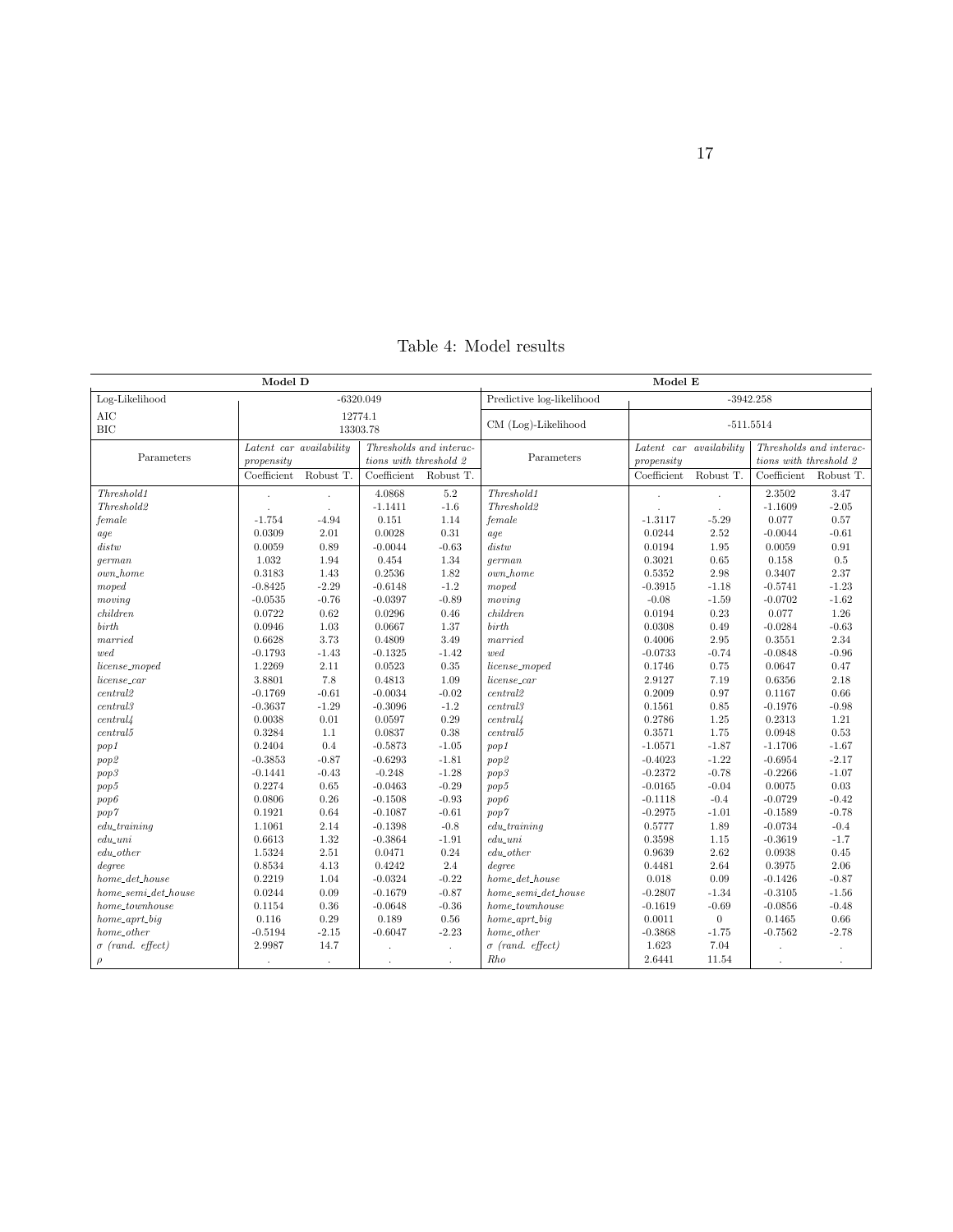significant parameters. Marginal effects can simply be described as the effect of a discrete variation of a given predictor x on the probability of observing the modelled outcome all else being equal.

#### 5.3.1 Computation

Details on the computation of marginal effects in the context of probit models are given by [Greene and Hensher](#page-26-12) [\(2010\)](#page-26-12). Following the notations established in Equation [4](#page-4-0) and accounting for the fact that most of the variables used in this analysis appear in both  $Y*$  and  $\mu_2$ , it comes that

$$
\frac{\delta Prob(Y=k|x,z)}{\delta x} = (\phi(\mu_k - \beta'x) - \phi(\mu_{k-1} - \beta'x))\beta \tag{13}
$$

and

$$
\frac{\delta Prob(Y=k|x,z)}{\delta z} = (\phi(\mu_k - \beta'x)\mu k\zeta_k - \phi(\mu_{k-1} - \beta'x))\mu k - 1\zeta_{k-1}
$$
\n(14)

We compute the marginal effects for the three outcome considered ([Car]  $"0.$  Never available", "1. Sometimes available" and "2. Always available") and the models with and without autocorrelation. This allows us to give richer comments on the differences in terms of behavioural interpretations provided by the two models as well as to further demonstrate the need to account for autocorrelation in large panel datasets such as those typically found in life-course analysis. Results are reported in Table [5](#page-19-0) below. Given that the marginal effects are computed "at means", that is by assuming during computations that the values for all the predictors is at their corresponding mean, some marginal effects are not found to be significant although their corresponding parameters in Table [4](#page-17-0) are. In this paper, we only compute the marginal effects for the parameters which have been found to be significant in the model estimation phase.

#### 5.3.2 Interpretation

We describe how to interpret the results from Table [5](#page-19-0) by taking the example of the variable female for Model E. According to the model results, being a woman with respect to being a man increases the probability of reporting a car as *never available* by 0.1972 while it decreases the probability of reporting a car as *Always available* by 0.3135. For continuous variables (*age* and *distw* (distance to work)), the values correspond to a shift in outcome probability for a unit increase.

We report differences between Model D and Model E. In particular, we find that the marginal effects derived from both models are similar in sign, but that the simple random effects models fails to capture effects which are typically considered to be strongly significant in the literature in some cases. For example, the variable *female*, for which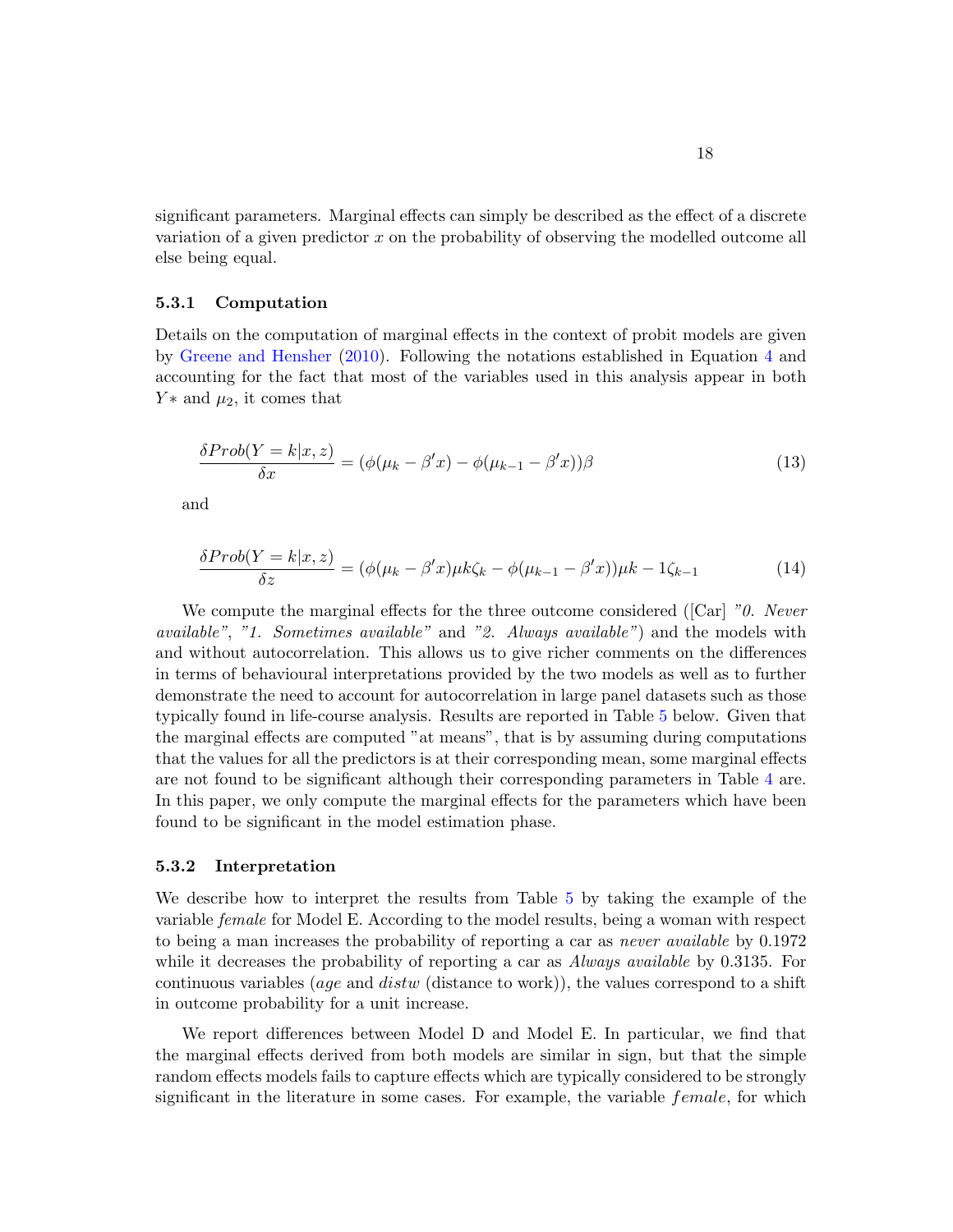<span id="page-19-0"></span>

|                   | Outcome      |                 |           | Random effects generalized order probit | AR1 random effects generalised ordered probit |           |           |  |  |
|-------------------|--------------|-----------------|-----------|-----------------------------------------|-----------------------------------------------|-----------|-----------|--|--|
| Parameters        |              | Marginal effect | Std. Dev. | T-ratio                                 | Marginal effect                               | Std. Dev. | T-ratio   |  |  |
|                   | 0. Never     | 0.1923          | 0.1479    | 1.3006                                  | 0.1972                                        | 0.1002    | 1.9687    |  |  |
| female            | 1. Sometimes | 0.0647          | 0.1013    | 0.6390                                  | 0.1163                                        | 0.0777    | 1.4963    |  |  |
|                   | 2. Always    | $-0.2570$       | 0.1150    | $-2.2344$                               | $-0.3135$                                     | 0.0956    | $-3.2794$ |  |  |
|                   | $0.$ Never   | $-0.0035$       | 0.0028    | $-1.2707$                               | $-0.0039$                                     | 0.0017    | $-2.2972$ |  |  |
| age               | 1. Sometimes | $-0.0002$       | 0.0024    | $-0.0979$                               | $-0.0029$                                     | 0.0025    | $-1.1721$ |  |  |
|                   | 2. Always    | 0.0037          | 0.0027    | 1.3829                                  | 0.0068                                        | 0.0028    | 2.4516    |  |  |
|                   | 0. Never     | $-0.0007$       | 0.0009    | $-0.7084$                               | $-0.0031$                                     | 0.0021    | $-1.4586$ |  |  |
| distw             | 1. Sometimes | $-0.0007$       | 0.0009    | $-0.7604$                               | $-0.0001$                                     | 0.0015    | $-0.0661$ |  |  |
|                   | 2. Always    | 0.0014          | 0.0008    | 1.7061                                  | 0.0032                                        | 0.0014    | 2.3389    |  |  |
|                   | 0. Never     | $-0.0360$       | 0.0329    | $-1.0933$                               | $-0.0842$                                     | 0.0468    | $-1.8018$ |  |  |
| $own\_home$       | 1. Sometimes | 0.0449          | 0.0709    | 0.6343                                  | 0.0435                                        | 0.0508    | 0.8568    |  |  |
|                   | 2. Always    | $-0.0089$       | 0.0779    | $-0.1147$                               | 0.0408                                        | 0.0576    | 0.7070    |  |  |
|                   | 0. Never     | $-0.0776$       | 0.0760    | $-1.0213$                               | $-0.0679$                                     | 0.0423    | $-1.6034$ |  |  |
| married           | 1. Sometimes | 0.0741          | 0.0834    | 0.8885                                  | 0.0530                                        | 0.0467    | 1.1349    |  |  |
|                   | 2. Always    | 0.0035          | 0.0921    | 0.0384                                  | 0.0149                                        | 0.0527    | 0.2826    |  |  |
|                   | $0.$ Never   | $-0.4820$       | 0.0383    | $-12.5819$                              | $-0.6202$                                     | 0.0855    | $-7.2545$ |  |  |
| licence_car       | 1. Sometimes | 0.0932          | 0.1805    | 0.5161                                  | 0.1040                                        | 0.1289    | 0.8071    |  |  |
|                   | 2. Always    | 0.3888          | 0.1748    | 2.2243                                  | 0.5162                                        | 0.1031    | 5.0073    |  |  |
|                   | 0. Never     | $-0.0360$       | 0.0346    | $-1.0415$                               | $-0.0510$                                     | 0.0335    | $-1.5231$ |  |  |
| central 5         | 1. Sometimes | 0.0099          | 0.0900    | 0.1104                                  | $-0.0071$                                     | 0.0512    | $-0.1394$ |  |  |
|                   | 2. Always    | 0.0261          | 0.0901    | 0.2899                                  | 0.0581                                        | 0.0591    | 0.9839    |  |  |
|                   | 0. Never     | $-0.0266$       | 0.0447    | $-0.5958$                               | 0.2138                                        | 0.1961    | 1.0900    |  |  |
| pop1              | 1. Sometimes | $-0.0910$       | 0.1774    | $-0.5128$                               | $-0.1330$                                     | 0.1225    | $-1.0858$ |  |  |
|                   | 2. Always    | 0.1176          | 0.2857    | 0.4118                                  | $-0.0808$                                     | 0.2274    | $-0.3551$ |  |  |
|                   | 0. Never     | 0.0452          | 0.0779    | 0.5803                                  | 0.0713                                        | 0.0644    | 1.1058    |  |  |
| pop <sub>2</sub>  | 1. Sometimes | $-0.0870$       | 0.1212    | $-0.7182$                               | $-0.0998$                                     | 0.0719    | $-1.3879$ |  |  |
|                   | 2. Always    | 0.0418          | 0.1531    | 0.2732                                  | 0.0286                                        | 0.0991    | 0.2881    |  |  |
|                   | $0.$ Never   | $-0.1108$       | 0.0528    | $-2.0989$                               | $-0.0767$                                     | 0.0449    | $-1.7101$ |  |  |
| $edu$ _training   | 1. Sometimes | $-0.0545$       | 0.1461    | $-0.3730$                               | $-0.0647$                                     | 0.0741    | $-0.8740$ |  |  |
|                   | 2. Always    | 0.1653          | 0.1748    | 0.9462                                  | 0.1415                                        | 0.0953    | 1.4848    |  |  |
|                   | 0. Never     | $-0.0700$       | 0.0495    | $-1.4138$                               | $-0.0513$                                     | 0.0413    | $-1.2442$ |  |  |
| $edu\_university$ | 1. Sometimes | $-0.0764$       | 0.1494    | $-0.5116$                               | $-0.0952$                                     | 0.0826    | $-1.1529$ |  |  |
|                   | 2. Always    | 0.1464          | 0.1765    | 0.8293                                  | 0.1465                                        | 0.1029    | 1.4244    |  |  |
|                   | $0.$ Never   | $-0.1451$       | 0.0540    | $-2.6860$                               | $-0.1121$                                     | 0.0514    | $-2.1802$ |  |  |
| $edu\_other$      | 1. Sometimes | $-0.0386$       | 0.1463    | $-0.2636$                               | $-0.0681$                                     | 0.0792    | $-0.8602$ |  |  |
|                   | 2. Always    | 0.1836          | 0.1757    | 1.0449                                  | 0.1802                                        | 0.0998    | 1.8049    |  |  |
|                   | 0. Never     | $-0.0883$       | 0.0468    | $-1.8848$                               | $-0.0621$                                     | 0.0355    | $-1.7505$ |  |  |
| degree            | 1. Sometimes | 0.0804          | 0.1025    | 0.7841                                  | 0.0771                                        | 0.0713    | 1.0804    |  |  |
|                   | 2. Always    | 0.0078          | 0.1152    | 0.0681                                  | $-0.0149$                                     | 0.0780    | $-0.1916$ |  |  |
|                   | 0. Never     | 0.0616          | 0.0771    | 0.7980                                  | 0.0683                                        | 0.0555    | 1.2293    |  |  |
| home_other        | 1. Sometimes | $-0.0831$       | 0.1092    | $-0.7614$                               | $-0.1074$                                     | 0.0707    | $-1.5189$ |  |  |
|                   | 2. Always    | 0.0216          | 0.1239    | 0.1740                                  | 0.0391                                        | 0.0864    | 0.4531    |  |  |

Table 5: Marginal effects (at means)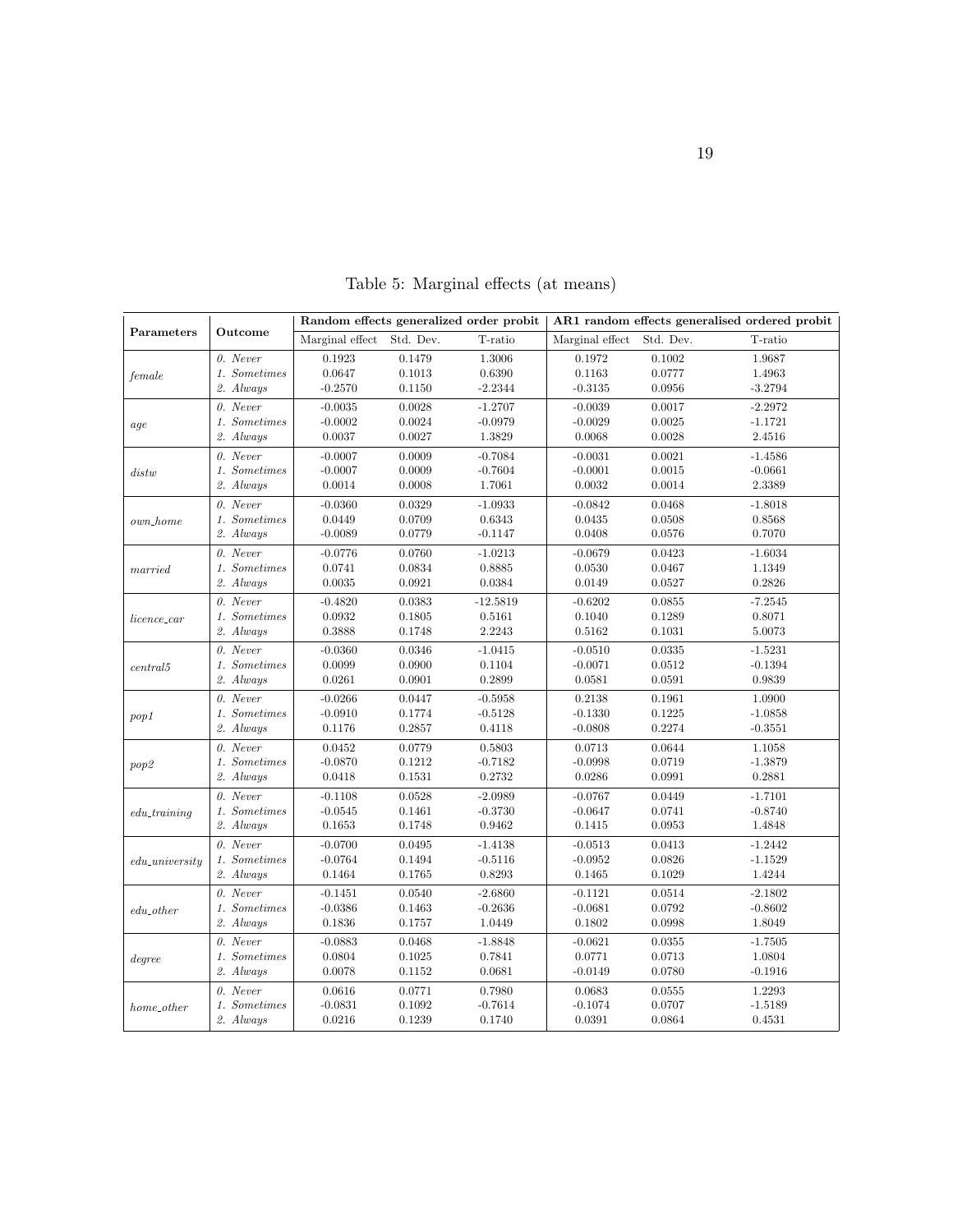the marginal effect related to the outcome never available is significant in the AR1 case but not in the simple random effect case. This result is also found for age as well as own home. This result is concerning in the sense that it shows that not accounting for autocorrelation in life-course analysis can lead to misguided interpretations on the marginal effect of certain variables as crucial as gender and age. In what follows, we focus on interpreting the results from the AR1 model.

As previously mentioned, we find a very strong gender effect. Women are much less likely that men to report a car as *always available* and much more likely to report a car as never available. This is a common result in the literature [\(Cao et al.,](#page-25-3) [2007;](#page-25-3) [Scheiner](#page-28-10) [and Holz-Rau,](#page-28-10) [2012;](#page-28-10) [Simma and Axhausen,](#page-28-11) [2001\)](#page-28-11). [Scheiner and Holz-Rau](#page-28-10) [\(2012\)](#page-28-10) suggest that social roles and different access to resources inside and outside the household can explain this result, among other factors. In addition, age is found to negatively influence the probability of reporting a car as *never available* and increases the probability of reporting a car as always available. This is a result which is in line with [Dargay](#page-25-6) [\(2002\)](#page-25-6) and [Prillwitz et al.](#page-27-7) [\(2006\)](#page-27-7), among others. More precisely, [Dargay](#page-25-6) [\(2002\)](#page-25-6) enunciates that car ownership grows rapidly as the age of the household head increases, reaches a peak at around 50 and slowly decreases thereafter. A similar non-linear relationship is found by [Prillwitz et al.](#page-27-7) [\(2006\)](#page-27-7). There are two reasons for us to not observe such a pattern. Firstly, our sample is not representative and, as a result, might not feature as many older respondents than other studies. Moreover, these studies investigate car ownership while we investigate car availability, which means that even if the number of cars owned by respondents decreases passed a certain threshold, this might not have an impact of the availability of the remaining car(s). Finally, the drop in car availability observed in Figure [1](#page-12-0) after 2010 is misleading in the sense that it is due to sample attrition and not necessarily to a tendency of the respondents to experience a reduced car availability level as they get older.

Home owners are less likely to report a car as *never available* (-0.0842). This might be driven by the fact that home ownership is connected with higher financial resources, and that according to [Clark et al.](#page-25-2) [\(2016\)](#page-25-2), "affective desire for cars may arise from a change in resources e.g. increased income prompting a greater desire for a 'better' car", or, in the context of our study, an increase in car availability status. Being married is found to have a strong and significant positive effect on latent car availability propensity, but this doesn't lead to significant marginal effects. This might be driven by the fact that the effect of *married* on  $\mu_2$  is also positive, which means that being married decreases the chances of reporting a car as always available all else being equal, making the overall effect of being married complex to capture. Having a car driving licence largely decreases the probability of reporting a car as *never available*  $(-0.62)$  and increases the probability of reporting a car as always available, which is also in line with the literature [\(Whelan,](#page-28-12) [2007\)](#page-28-12).

Geographical factors are also found to affect the latent car availability propensity, which is an extremely common result in the literature [\(Guerra,](#page-26-13) [2015\)](#page-26-13). Living in a peri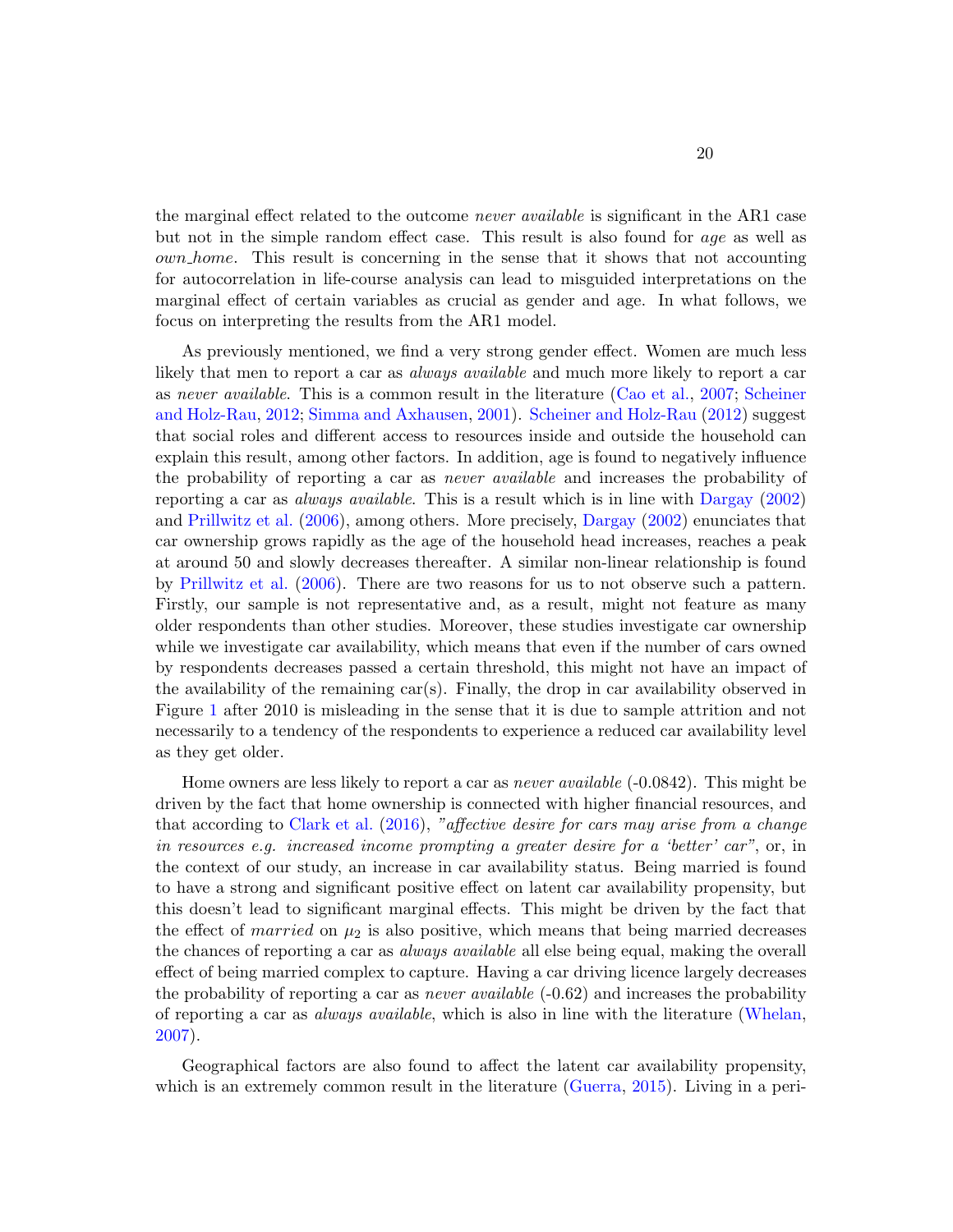urban area (central5) has a positive effect on the latent outcome while living in a small city (pop1 and pop2) decreases the value of  $\mu_2$  but also decreases the value of the latent outcome, which complicates again the interpretation of these effects. We note that the marginal effects are not found to be significant for these variables.

The effect of education level on latent car availability is found to be positive with respect to the base, which is high school education only. Given that education can be used as a proxy for income, this is again in line with previous findings [\(Clark et al.,](#page-25-2) [2016\)](#page-25-2). The effect of having a university degree is ambiguous given that *degree* has a positive effect on latent car availability but also decreases the chances of reporting a car as *always* available.The marginal effects indicate that having a degree reduces the probability of reporting a car as never available by 0.0683.

Finally, the marginal effects are interpreted by the means of graphical representations. Figure [3](#page-22-0) reports the marginal effects for *age* and *distw*, which are continuous, while [4](#page-23-1) addresses shifts in discrete outcomes. We find that the effect of age and distw becomes particularly important as the variables increase. As an illustration, if age increases by 25 all else being equal, the probability of reporting a car as always available increases by 0.2.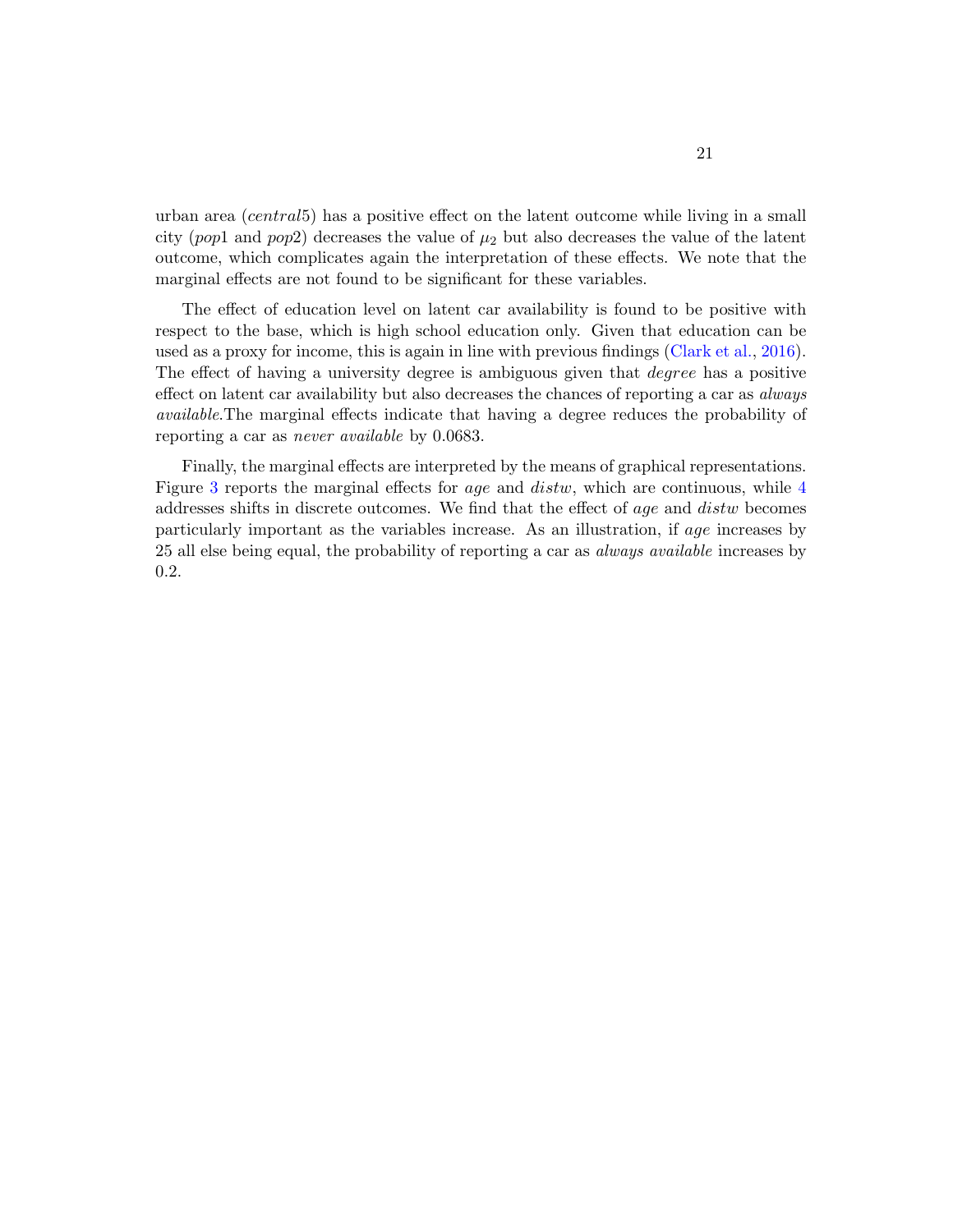

<span id="page-22-0"></span>Figure 3: Marginal effects - Continuous variables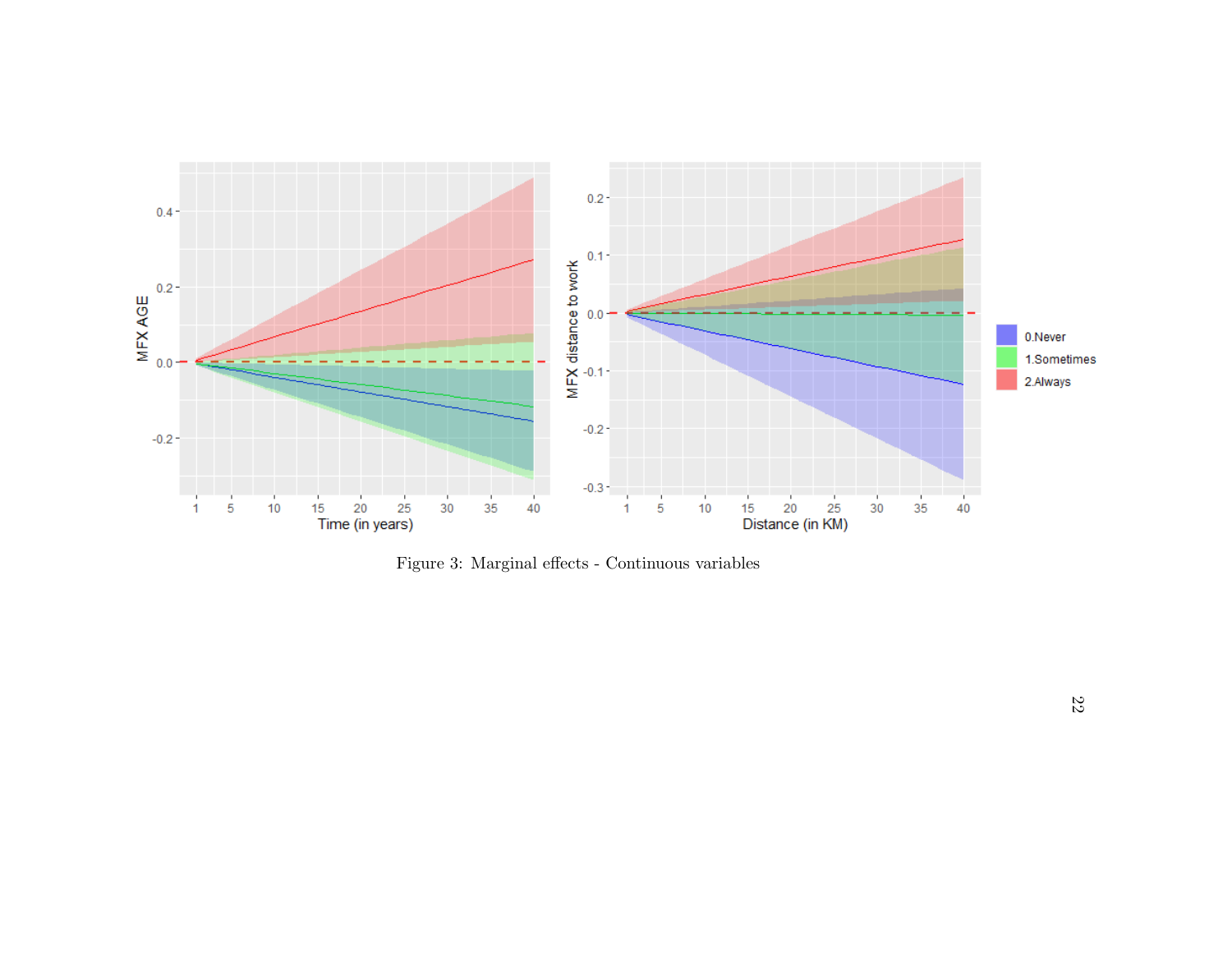<span id="page-23-1"></span>

<span id="page-23-0"></span>Figure 4: Marginal effects - Discrete variables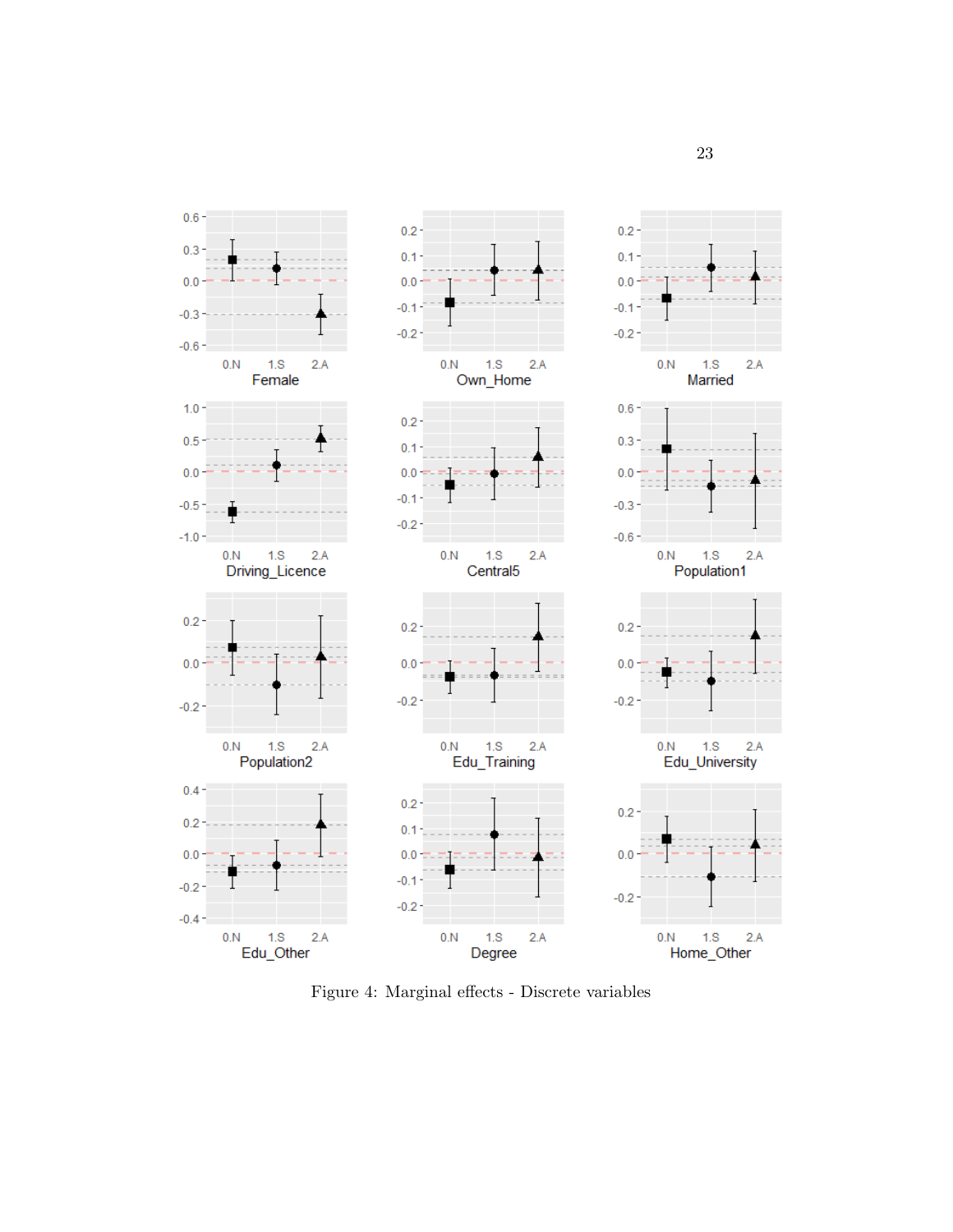## 6 Conclusions and Outlook

This paper analysed the determinants of household car availability in Germany using data from a life course calendar survey that took place in Dortmund between 2007 and 2012. Car availability is a common focus in the life course calendar literature and understanding the dynamics of car availability and, on a broader context, of mobility and mobility tool choice is crucial for policy design. In contrary to similar approaches on the same topic, our data cover an extensive period of time because of the use of a life course calendar approach for collecting data (up to 51 years per individual). A particular focus of the paper was to compare the modelling results that are obtained following common practices in the car availability literature, based on unordered response structures, with the results obtained with more recent econometric approaches such as an autoregressive generalised ordered choice model, which as we demonstrate, assumes a process which is more in line with recent qualitative findings [\(Clark et al.,](#page-25-2) [2016\)](#page-25-2).

In this paper we have introduced the autoregressive model to the examination of the life course, and the initial results are such that this approach shows great promise as a method. In particular, we first suggest to extend the use of the model to investigate a wider range of choices that are of interest in the life course calendar literature.

The autoregressive approach may be seen as a superior alternative in the context of analysing car availability and, in a broader context, life course events for the main reason that it accounts for state dependency. Hence, adopting a dynamic approach consists in asking whether car availability status in past periods affects present car availability. We argue that state dependency is a very important aspect to consider in the context of life course calendar analysis in the sense that most of the past long-term decisions made by individuals such as buying a house or changing job affect their preferences in future periods and induce economic constraints in the form of transaction costs.

## 7 Acknowledgements

This research was funded by DFG / SNF as part of the project "Mobility Biographies: A Life-Course Approach to Travel Behaviour and Residential Choice" - a collaborative of TU Dortmund, Goethe University Frankfurt and ETH Zurich. Additionally, the authors acknowledge the financial support by the European Research Council through the consolidator grant 615596-DECISIONS.

## References

<span id="page-24-0"></span>Axhausen, K. W. (2008). Social networks, mobility biographies, and travel: survey challenges. Environment and Planning B: Planning and design, 35(6):981–996.

<span id="page-24-1"></span>Beige, S. and Axhausen, K. W. (2008). Long-term and mid-term mobility decisions dur-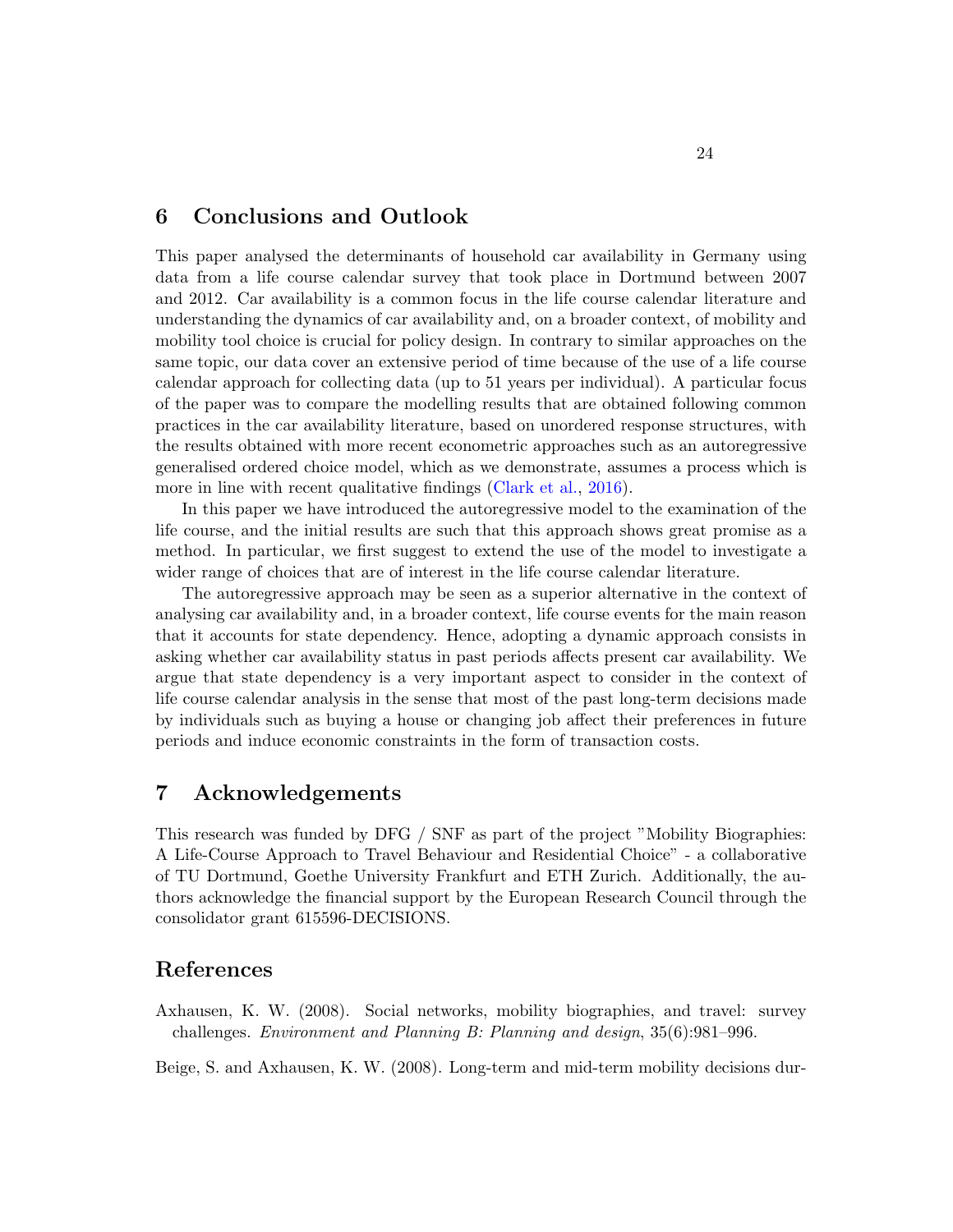ing the life course: experiences with a retrospective survey. *IATSS research*,  $32(2):16-$ 33.

- <span id="page-25-0"></span>Beige, S. and Axhausen, K. W. (2012). Interdependencies between turning points in life and long-term mobility decisions. Transportation, 39(4):857–872.
- <span id="page-25-9"></span>Bhat, C. R. (2011). The maximum approximate composite marginal likelihood (macml) estimation of multinomial probit-based unordered response choice models. Transportation Research Part B: Methodological, 45(7):923–939.
- <span id="page-25-10"></span>Bhat, C. R. et al. (2014). The composite marginal likelihood (cml) inference approach with applications to discrete and mixed dependent variable models. Foundations and Trends $\mathcal{R}$  in Econometrics, 7(1):1–117.
- <span id="page-25-1"></span>Bhat, C. R. and Pulugurta, V. (1998). A comparison of two alternative behavioral choice mechanisms for household auto ownership decisions. Transportation Research Part B: Methodological, 32(1):61–75.
- <span id="page-25-3"></span>Cao, X., Mokhtarian, P. L., and Handy, S. L. (2007). Cross-sectional and quasi-panel explorations of the connection between the built environment and auto ownership. Environment and Planning A, 39(4):830–847.
- <span id="page-25-11"></span>Castro, M., Paleti, R., and Bhat, C. R. (2013). A spatial generalized ordered response model to examine highway crash injury severity. Accident Analysis  $\mathcal B$  Prevention, 52:188–203.
- <span id="page-25-2"></span>Clark, B., Lyons, G., and Chatterjee, K. (2016). Understanding the process that gives rise to household car ownership level changes. Journal of Transport Geography, 55:110–120.
- <span id="page-25-5"></span>Dargay, J. M. (2001). The effect of income on car ownership: evidence of asymmetry. Transportation Research Part A: Policy and Practice, 35(9):807–821.
- <span id="page-25-6"></span>Dargay, J. M. (2002). Determinants of car ownership in rural and urban areas: a pseudopanel analysis. Transportation Research Part E: Logistics and Transportation Review, 38(5):351–366.
- <span id="page-25-4"></span>Dargay, J. M. and Vythoulkas, P. C. (1999). Estimation of a dynamic car ownership model: a pseudo-panel approach. Journal of transport economics and policy, pages 287–301.
- <span id="page-25-7"></span>Döring, L., Kroesen, M., and Holz-Rau, C. (2019). The role of parents' mobility behavior for dynamics in car availability and commute mode use. Transportation, 46(3):957–994.
- <span id="page-25-8"></span>Eluru, N. (2013). Evaluating alternate discrete choice frameworks for modeling ordinal discrete variables. Accident Analysis & Prevention, 55:1–11.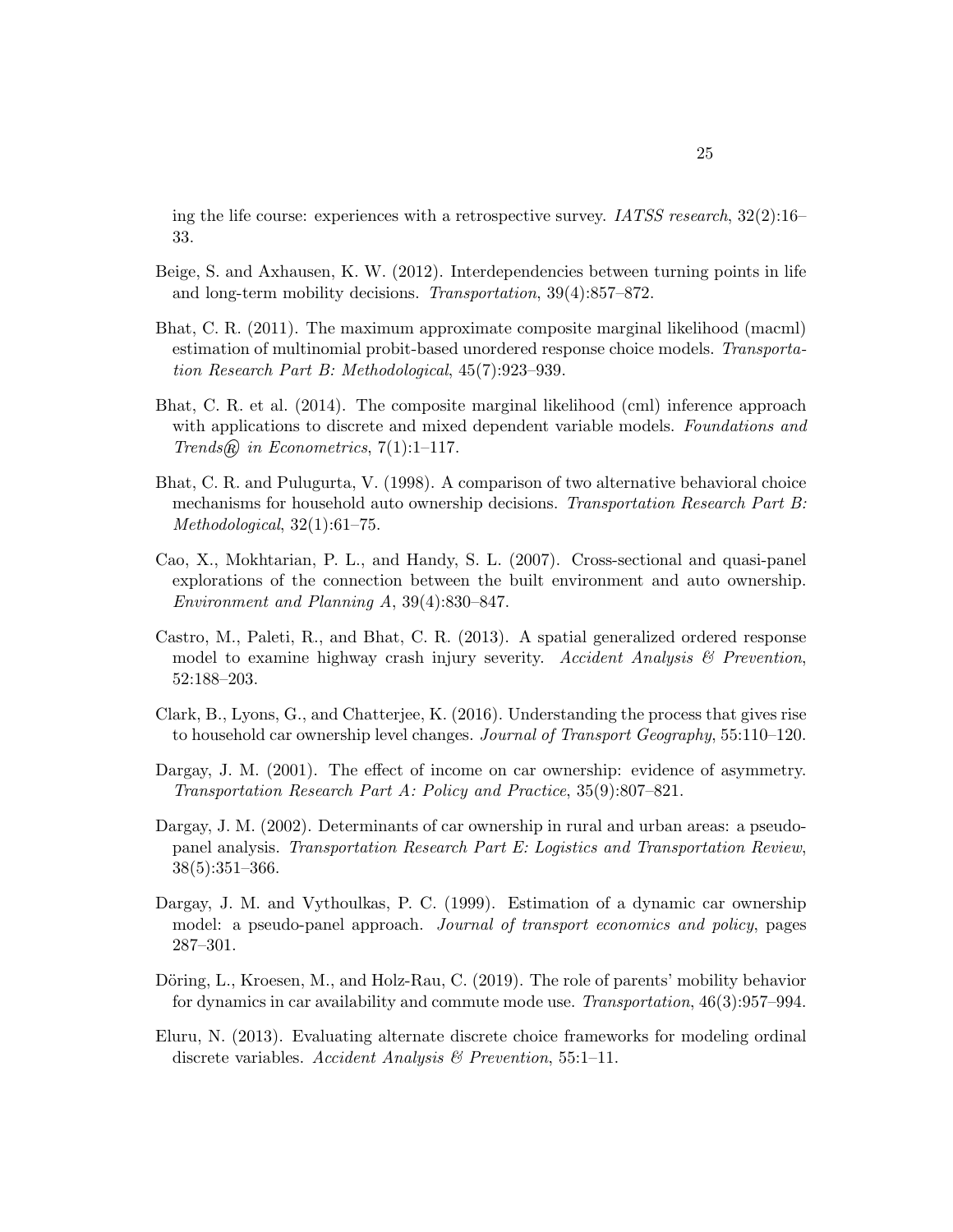- <span id="page-26-8"></span>Eluru, N., Bhat, C. R., and Hensher, D. A. (2008). A mixed generalized ordered response model for examining pedestrian and bicyclist injury severity level in traffic crashes. Accident Analysis & Prevention, 40(3):1033–1054.
- <span id="page-26-11"></span>Erickson, B. H. (1979). Some problems of inference from chain data. Sociological Method $ology, 10(1):276-302.$
- <span id="page-26-9"></span>Godambe, V. P. (1960). An optimum property of regular maximum likelihood estimation. The Annals of Mathematical Statistics, 31(4):1208–1211.
- <span id="page-26-1"></span>Golob, T. F. (1990). The dynamics of household travel time expenditures and car ownership decisions. Transportation Research Part A: General, 24(6):443–463.
- <span id="page-26-0"></span>Golob, T. F. and Van Wissen, L. (1989). A joint household travel distance generation and car ownership model.
- <span id="page-26-12"></span>Greene, W. H. and Hensher, D. A. (2010). Modeling ordered choices: A primer. Cambridge University Press.
- <span id="page-26-13"></span>Guerra, E. (2015). The geography of car ownership in mexico city: a joint model of households' residential location and car ownership decisions. Journal of Transport Geography, 43:171–180.
- <span id="page-26-2"></span>Hanly, M. and Dargay, J. M. (2000). Car ownership in great britain: Panel data analysis. Transportation Research Record, 1718(1):83–89.
- <span id="page-26-4"></span>Hensher, D. A. (2013). Dimensions of automobile demand: a longitudinal study of household automobile ownership and use. Elsevier.
- <span id="page-26-3"></span>Hensher, D. A. and Le Plastrier, V. (1985). Towards a dynamic discrete-choice model of household automobile fleet size and composition. Transportation Research Part B: Methodological, 19(6):481–495.
- <span id="page-26-7"></span>Ierza, J. V. (1985). Ordinal probit: a generalization. Communications in Statistics-Theory and Methods, 14(1):1–11.
- <span id="page-26-10"></span>Joe, H. and Lee, Y. (2009). On weighting of bivariate margins in pairwise likelihood. Journal of Multivariate Analysis, 100(4):670–685.
- Jong, G. D., Fox, J., Daly, A., Pieters, M., and Smit, R. (2004). Comparison of car ownership models. Transport Reviews, 24(4):379–408.
- <span id="page-26-5"></span>Kitamura, R. (1987). A panel analysis of household car ownership and mobility. Doboku Gakkai Ronbunshu, 1987(383):13–27.
- <span id="page-26-6"></span>Kitamura, R. and Bunch, D. S. (1990). Heterogeneity and state dependence in household car ownership: A panel analysis using ordered-response probit models with error components.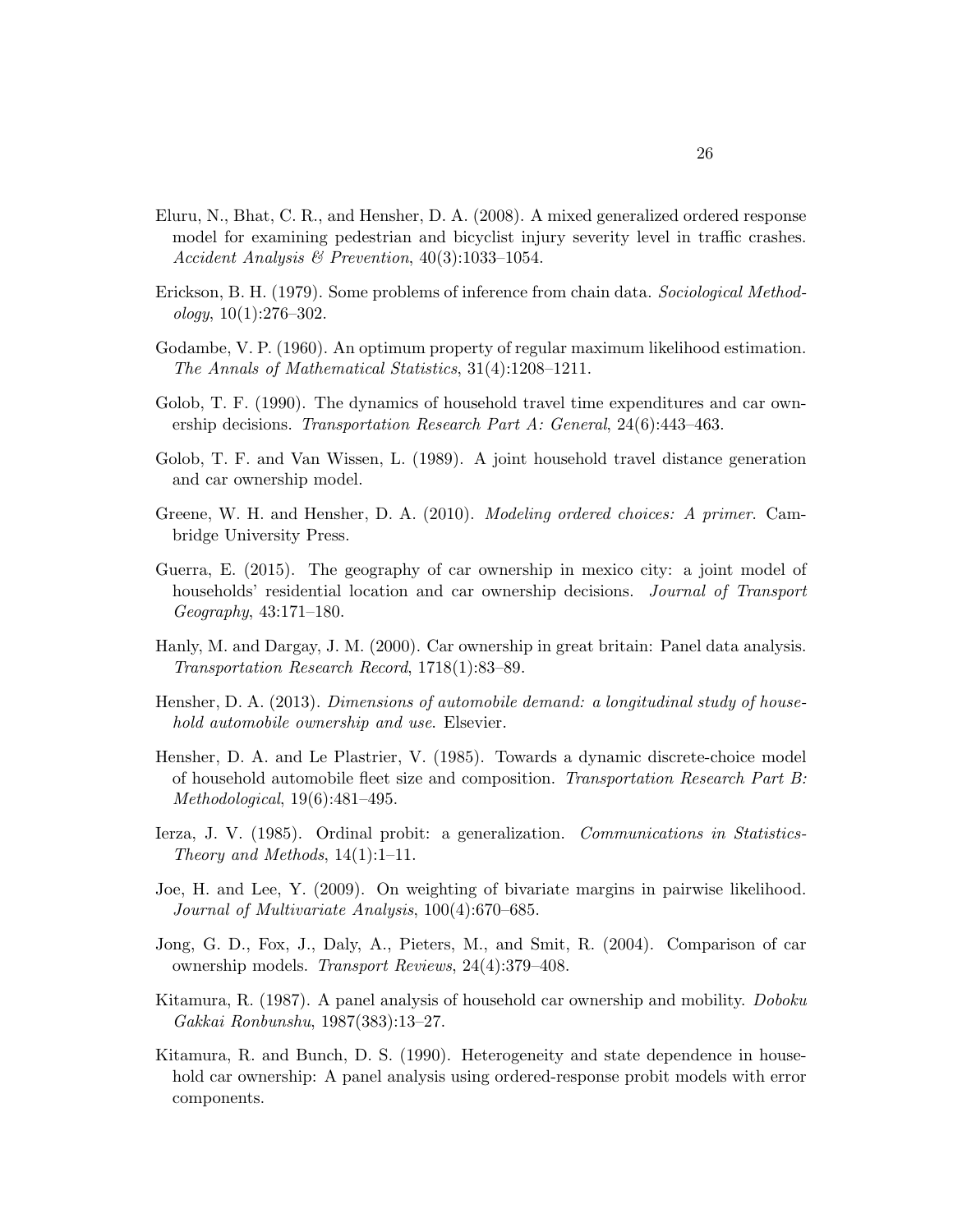- <span id="page-27-12"></span>Klöpper, V. and Weber, A. (2007). Generationsübergreifende mobilitätsbiographien. Master's thesis, Faculty of Spatial Planning, Technische Universität Dortmund.
- <span id="page-27-0"></span>Lanzendorf, M. (2003). Mobility biographies: A new perspective for understanding travel behaviour. In Paper presented at the 10th International Conference on Travel Behaviour Research, Lucerne, August 2003.
- <span id="page-27-9"></span>Maddala, G. S. (1986). Limited-dependent and qualitative variables in econometrics. Number 3. Cambridge university press.
- <span id="page-27-3"></span>Mannering, F. L. (1983). An econometric analysis of vehicle use in multivehicle households. Transportation Research Part A: General, 17(3):183–189.
- <span id="page-27-13"></span>Manzoni, A., Vermunt, J. K., Luijkx, R., and Muffels, R. (2010). 2. memory bias in retrospectively collected employment careers: A model-based approach to correct for measurement error. Sociological methodology, 40(1):39–73.
- <span id="page-27-4"></span>Meurs, H. (1993). A panel data switching regression model of mobility and car ownership. Transportation Research Part A: Policy and Practice, 27(6):461–476.
- <span id="page-27-2"></span>Müggenburg, H., Busch-Geertsema, A., and Lanzendorf, M. (2015). Mobility biographies: A review of achievements and challenges of the mobility biographies approach and a framework for further research. Journal of Transport Geography, 46:151–163.
- <span id="page-27-5"></span>Nobile, A., Bhat, C. R., and Pas, E. I. (1997). A random-effects multinomial probit model of car ownership choice. In Case studies in Bayesian statistics, pages 419–434. Springer.
- <span id="page-27-6"></span>Oakil, A. T. M., Ettema, D., Arentze, T., and Timmermans, H. (2014). Changing household car ownership level and life cycle events: an action in anticipation or an action on occurrence. Transportation, 41(4):889–904.
- <span id="page-27-10"></span>Paleti, R. and Bhat, C. R. (2013). The composite marginal likelihood (cml) estimation of panel ordered-response models. Journal of choice modelling, 7:24–43.
- <span id="page-27-11"></span>Pauli, F., Racugno, W., and Ventura, L. (2011). Bayesian composite marginal likelihoods. Statistica Sinica, pages 149–164.
- <span id="page-27-7"></span>Prillwitz, J., Harms, S., and Lanzendorf, M. (2006). Impact of life-course events on car ownership. Transportation Research Record, 1985(1):71–77.
- <span id="page-27-1"></span>Scheiner, J. (2007). Mobility biographies: Elements of a biographical theory of travel demand (mobilitätsbiographien: Bausteine zu einer biographischen theorie der verkehrsnachfrage). Erdkunde, pages 161–173.
- <span id="page-27-8"></span>Scheiner, J. (2014). Gendered key events in the life course: effects on changes in travel mode choice over time. Journal of Transport Geography, 37:47–60.